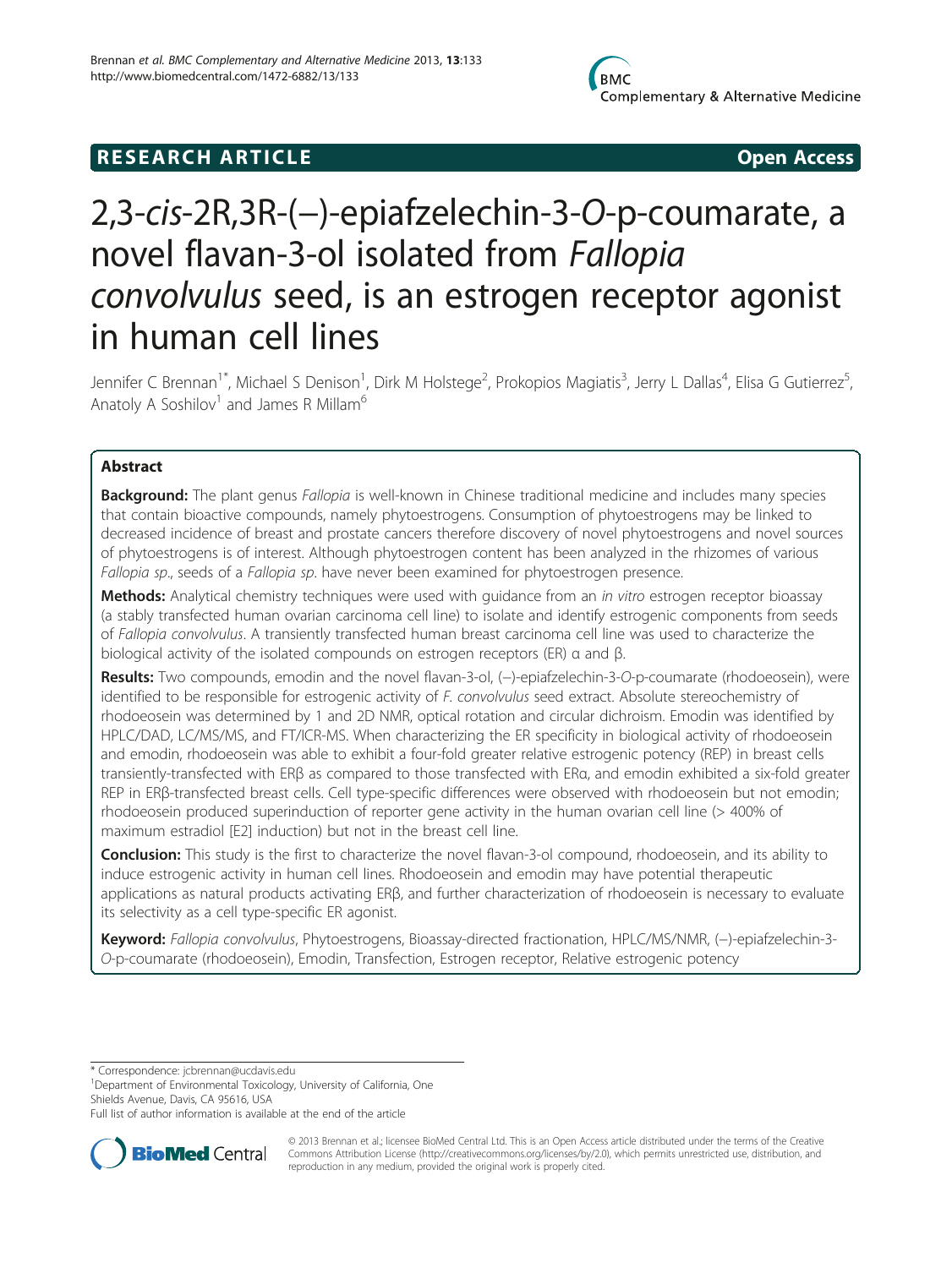#### Background

The plant genus Fallopia (Polygonacae) is well known in traditional medicines, and extracts have been used to treat hepatitis, liver damage, inflammation, and postmenopausal diseases [[1-4\]](#page-11-0). Compounds isolated from rhizomes of Fallopia sp. have demonstrated vasorelaxant, anti-oxidant, anti-bacterial, anti-inflammatory, and antitumor properties [\[4-7](#page-11-0)], which have likely led to the Fallopia genus being widely used in traditional Chinese medicines. Several polyphenolic compounds exhibiting estrogenic activity (phytoestrogens) have also been isolated from the roots and rhizomes of numerous Fallopia (recently Polygonum) species such as F. multiflorum, F. cuspidatum, and F. japonica [[8-12\]](#page-11-0). Many phytoestrogens exhibit preferential activation of estrogen receptor beta (ERβ) over estrogen receptor alpha (ERα) [\[13](#page-11-0)], and diets high in phytoestrogen content have been correlated with lower incidence of hormone-related cancers, namely breast and prostate [[14\]](#page-12-0). ERβ activation has an antiproliferative effect in breast cells and is viewed as a protective balance against ERα activation (associated with proliferation) [\[15-17\]](#page-12-0). As such, there is interest in identifying plant sources rich in phytoestrogen content as well as discovering novel ERβ-selective phytoestrogens.

Recently, the rhizomes of Fallopia convolvulus (L.) Á. Löve (black bindweed, Polygonum convolvulus L. [\[18](#page-12-0)]) were examined for their inhibitory effects on nitric oxide production in lipopolysaccaharide-activated macrophages. Seventeen known and three novel phenolic compounds were identified in the active extract [\[19](#page-12-0)]. However, extracts of *F. convolvulus* have not been examined for estrogenic activity nor has the polyphenolic content of its seeds been studied. Additionally, despite the wealth of information on the polyphenolic content and/or bioactive properties in the genus Fallopia, no attention has been paid to the content of the seeds. F. con*volvulus* is a widely distributed species, native throughout Asia, Europe, and northern Africa and invasive in the Americas and Australia [\[20\]](#page-12-0). Study of ancient herb consumption in northern Europe indicates that the seeds of F. convolvulus were consumed by humans in early pre-Roman Iron Age and the Roman Iron Age (500 BC-400 AD) [\[21,22\]](#page-12-0).

Several major classes of phytoestrogens exist including isoflavones, lignans, stilbenes such as resveratrol, and anthraquinones such as emodin and emodin-glycoside. Flavanols, a class rich in biologically active compounds, may undergo metabolism into ligands with estrogenic activity [[23\]](#page-12-0). For identifying phytoestrogens in the Fallopia genus, mass spectrometry (MS), rather than diode array detection (DAD) or ultra-violet (UV) absorption, has become the method of choice due to its high specificity and ability to characterize unknowns through fragmentation, with electrospray ionization (ESI) being

the predominant ionization source. The bulk of estrogenic compounds in Fallopia identified by MS are anthraquinones, stilbenes, and phenylpropanoids [\[6,9,10,](#page-11-0)[24](#page-12-0)]. Fourier-transform ion cyclotron resonance (FTICR) MS has been used to determine accurate mass (and elemental composition), of estrogenic compounds [\[25\]](#page-12-0). <sup>1</sup>H-NMR and  $^{13}$ C- NMR, have been used to elucidate the structure of many polyphenolic components from the genus Fallopia [[19,26,27\]](#page-12-0). However, if the polyphenols contain chiral centers, NMR analysis will only yield the relative stereochemistry of the compound, and it is then necessary to use either X-ray crystallography or optical rotation combined with circular dichroism to determine the absolute stereochemistry [[28](#page-12-0)]. To identify compounds with certain biologic activity in a complex matrix, toxicant identification evaluation (TIE) combines chromatography separation and bioassay analysis to achieve rapid screening, isolation, and identification of compounds of interest. TIE studies have been applied successfully to the genus Fallopia to isolate and identify compounds with estrogenic, antibacterial, anti-HIV, or anti-inflammatory properties ([\[10,](#page-11-0)[29](#page-12-0)-[31](#page-12-0)]). Use of the estrogen-sensitive carcinoma cell line MCF-7 guided separation of the phytoestrogens emodin and emodin 8-Ο-β-D-glucopyranoside from a methanolic root extract of F. cuspidatum [\[8\]](#page-11-0). These two compounds in addition to citreorosein were isolated from F. cuspidatum using a recombinant yeast screening assay (YES) [[29](#page-12-0)]. Our objective was to determine whether the seeds of *F. convolvulus* contain compounds which display estrogenic activity (phytoestrogens), and, if so, the identity of the responsible compounds and whether they displayed ERβ-selectivity. In this study the estrogenic activity of F. convolvulus seed extract was evaluated using the stably transfected recombinant human ovarian carcinoma BG1Luc4E2 cell line which contains an estrogenresponsive reporter gene [[32\]](#page-12-0). Through TIE, active (estrogenic) components were isolated from F. convolvulus seed and identified by instrumental analyses, and the transiently-transfected human breast carcinoma SKBR3 cell line was used to assess ER subtype-selectivity of the isolated estrogenic components.

## Methods

#### Chemicals and standards

Restriction enzymes were purchased from New England Biolabs (Ipswich, MA), and antibodies were from Santa Cruz Biotechnology, Inc (Santa Cruz, CA). Translation grade L-[35S]-methionine (>400 Ci/mmol) was purchased from MP Biomedical (Solon, OH). Standards 17 β-estradiol (E2), emodin, and genistein were obtained from Sigma Aldrich Chemical Company (St. Louis, MO). Molecular grade dimethyl sulfoxide (DMSO) was obtained from OmniPur. Molecular grade ethanol (EtOH) and HPLC-grade solvents ethyl acetate (EtOAc)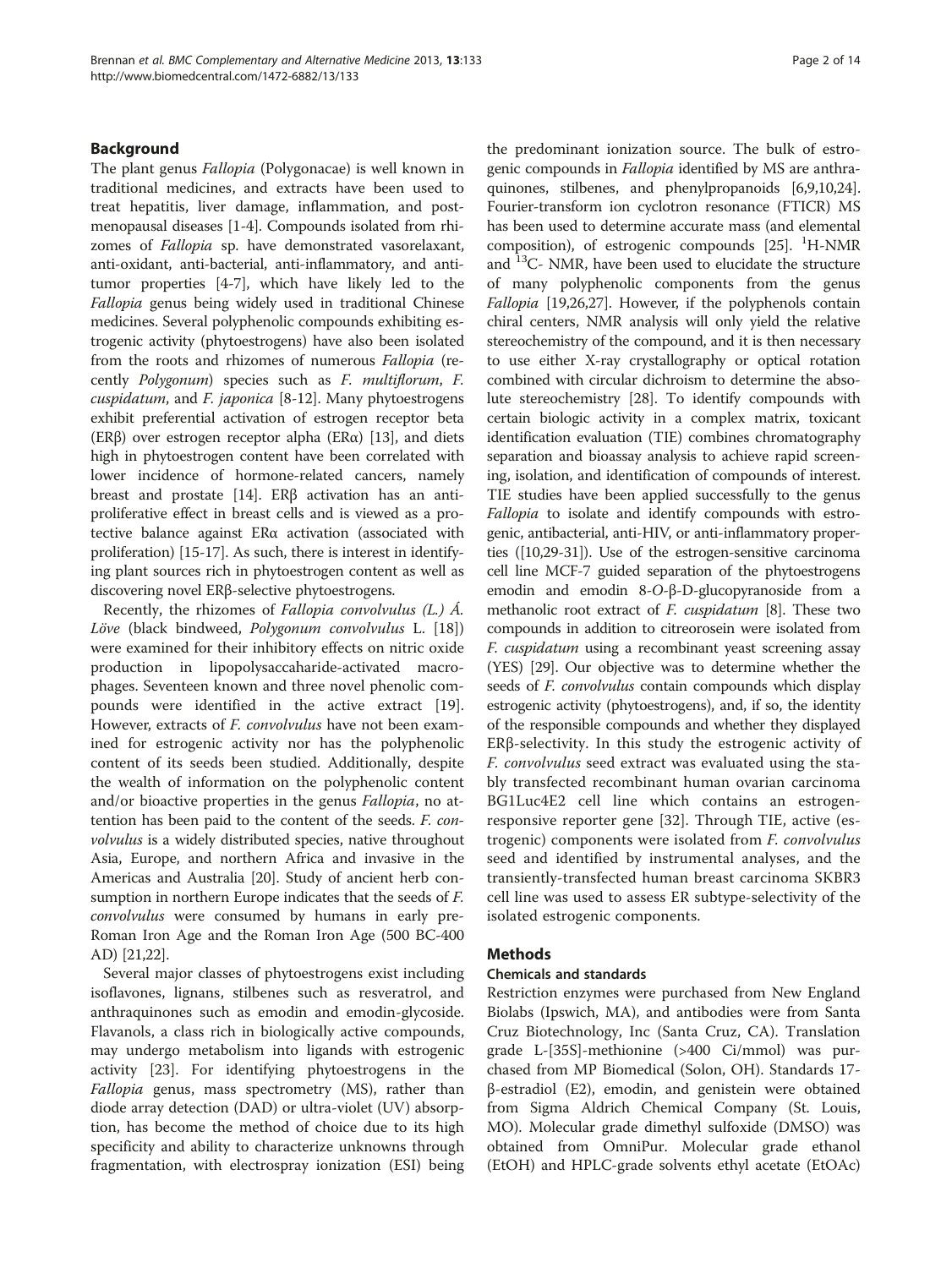and  $n$ -hexane ( $n$ -hex) were obtained from Sigma (St. Louis, MO); HPLC-grade solvents acetonitrile (ACN), water, glacial acetic acid (HOAc), and methanol (MeOH) were obtained from Fisher Scientific (Waltham, MA). Deuterated dimethyl sulfoxide (DMSO, 99.9%) was obtained from Cambridge Isotope Laboratories (Andover, MA), and silica gel (170–400 mesh) was obtained from Fisher Scientific. Premium and charcoal-stripped fetal bovine serum (FBS) were obtained from Atlanta Biologicals (Lawrenceville, GA), Alpha Minimal Essential Medium (α-MEM) was obtained Invitrogen (San Diego, CA), Dulbecco's Modified Eagle's Medium (DMEM) was obtained from Sigma (St. Louis, MO), Lipofectamine 2000 transfection reagent was from Invitrogen (San Diego, CA), and Cell Culture Lysis Buffer and Passive Lysis Buffer were from Promega (Madison, WI). Protein Assay Dye Reagent Concentrate was from Bio-Rad (Hercules, CA). Seeds (catalogue numbers 11716 and 11717 for *F. convol*vulus and F. dumetorum, respectively) were purchased from Herbiseed Company (Twyford, United Kingdom), and species authenticity was verified by Dr. Martin Parham (Herbiseed). SKBR3 cells were purchased from ATCC (Manassas, VA). All standards were stored at 4°C +in borosilicate amber vials (Fisher Scientific) with PTFElined caps.

#### General experimental procedures

HPLC for DAD and purification was performed using an Agilent series 1100 HPLC instrument equipped with a quaternary pump, autosampler, degasser, and Agilent Chemstation software for LC 3D systems. A Phenomenex Luna C<sub>18</sub> column (150 mm × 4.6 mm I.D., 5 µm) with an Alltech guard column (Econosphere  $C_{18}$ , 5 µm) was used at 23°C. LC/MS/MS analysis was performed using a triple quadrupole mass spectrometer API 2000 (PE Sciex, Concord, Ontario, Canada) operated in negative mode electrospray ionization (ESI) and a Perkin-Elmer (PE) series 200 equipped with a series 200 pump (PE), series 200 autosampler (PE), a CT0-10A column oven (Shimadzu), and DGU-14A degasser (Shimadzu) with an injection volume of 10 μL in split-injection mode. Gradient elution with a constant flow-rate of 1 mL/min was carried out with the mobile phase program outlined in Additional file [1](#page-11-0). Ion source settings and potentials are shown in Supplementary Information. The instrument was operated with Analyst Software (v 1.3.1). FT-ICR MS analysis was performed using direct infusion into an FT-ICR MS (ThermoFisher) equipped with nano-ESI ion source, and spectra were acquired and processed with MassWorks software. Elemental composition of peaks was processed with Molecular Weight Calculator for Windows 9x/NT/ 2000/ME/XP (©Matthew Monroe). Emodin standard (10 μg/mL) was used as an external standard for calibrating mass accuracy of peaks in samples. NMR

spectra were recorded on Bruker 600 MHz and 800 MHz Avance III spectrometers equipped with 5mm CPTXI cryogenic probes operating at 297 K. Sample volume in deuterated DMSO was 550 μL. The chemical shift (d) values are given in ppm and coupling constants (J) in Hz. Further NMR parameters are in Additional file [1](#page-11-0). ECD spectrum was collected in MeOH using an Olis DSM 20 CD spectrophotometer and optical rotations were obtained on a Rudolph AUTOPOL IV polarimeter at wavelengths of 365, 405, 436, 546, 589, and 633 nm using a 1.0 dm cell. Specific rotations are reported in degrees per decimeter at 23°C and the concentrations are given in grams per 100 mL of solvent. Solvent used for optical rotations was MeOH (100%).

## Construction and validation of ER plasmids

The human ERβ expression plasmid (ERβ/pcDNA3) was constructed by PCR amplification of the human ERβ segment (530 aa, GenBank: AF051427.1) out of pCMV5 (kindly provided by Dr. John Katzenellenbogen, University of Illinois) and insertion of this fragment at BstEII and AflII restriction sites into the modified pcDNA3 construct, which was previously described [\[33](#page-12-0)]. This construct contains a short 5′-untranslated sequence from the β-globin promoter and a 3′-untranslated region  $(-1.2 \text{ kb})$  from the mouse AhR gene that in previous studies significantly increased the in vitro expression of several proteins ([[33\]](#page-12-0) and data not shown). The human ERα expression plasmid, pcDNA3.1 + ERα, was purchased from Missouri S&T cDNA Resouce Center and was confirmed by restriction digestion. The human ERα fragment (444 aa, GenBank: AAD52984.1) from this plasmid was PCR-amplified with primers containing BstEII and  $Afl$ II sites, and the plasmid  $ER\alpha/pcDNA3$  was constructed by inserting this BstEII/AflII fragment into the modified pcDNA3 vector. The generated plasmids were verified by DNA sequencing. Plasmids ERβ/ pcDNA3 and ERα/pcDNA3were used as templates for in vitro expression (Additional file [2](#page-11-0)); ER $\alpha$  and ER $\beta$  were synthesized *in vitro* using the TNT Quick coupled transcription/translation rabbit reticulocyte lysate system (Promega). Briefly, 35S-Radiolabeled hERα and hERβ were synthesized in separate reactions in vitro according to manufacturer's protocol, denatured, and subjected to SDS-polyacrylamide gel electrophoresis, and the kDa of each protein was determined by autoradiography of the dried gel.

### Cell culture and transient transfection assays

The recombinant BG1Luc4E2 cell-line containing a stably transfected estrogen-responsive luciferase reporter gene was grown and prepared for bioassay analysis as previously described [\[32](#page-12-0)]. Briefly, cells in 10 cm plates of approximately 20% confluence were cultured in phenol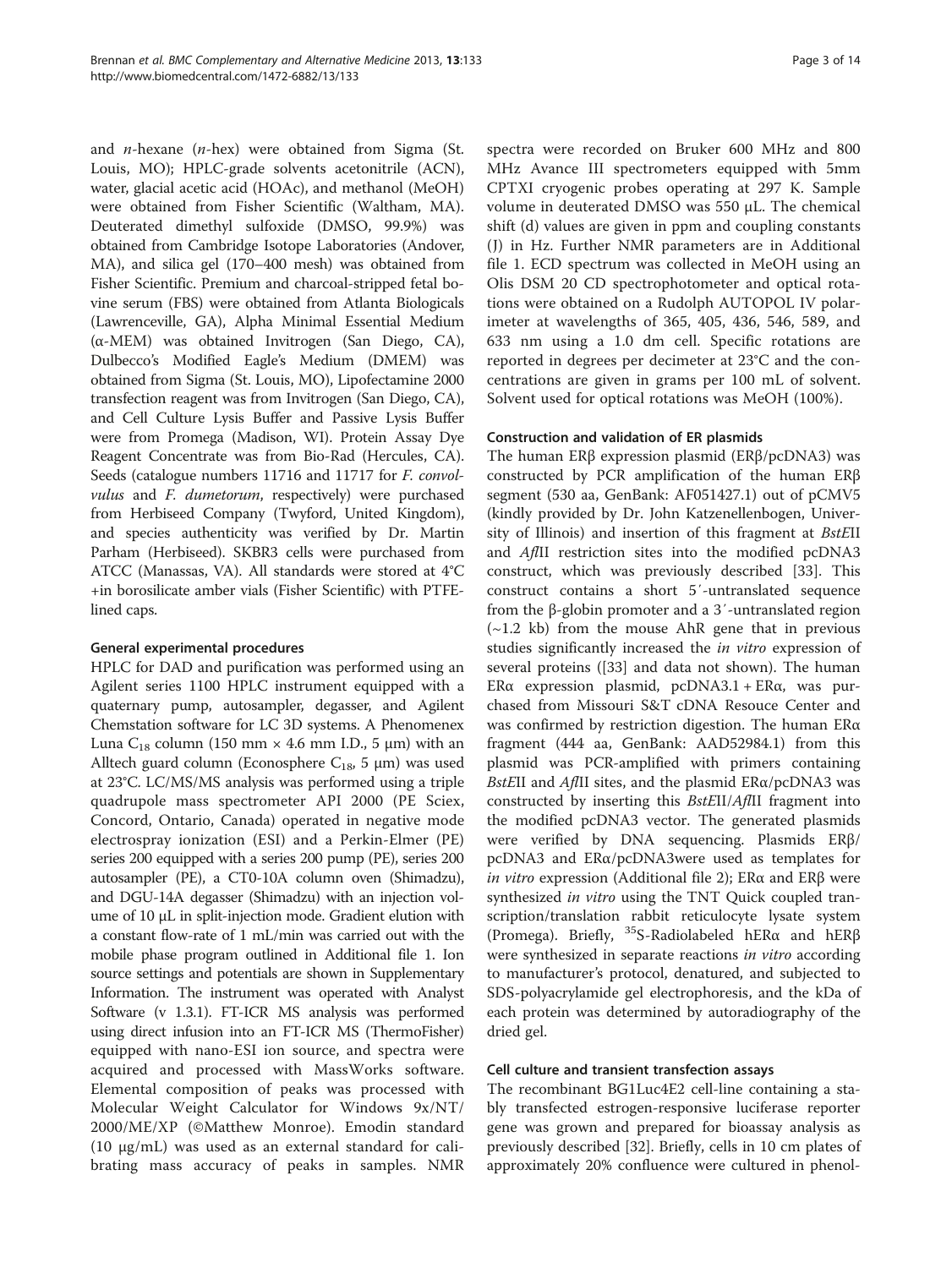red free DMEM supplemented with 10% charcoalstripped FBS, for six days with daily media replacement. Cells were then plated into white, clear-bottomed 96 well tissue culture plates at a density of 750,000 cells/mL and allowed to attach for 24 h. Cells were incubated with carrier solvent EtOH (1% final solvent concentration), the indicated concentration of E2, or respective chemical or fraction treatment for 24 h at 37°C. Method blank treatments were included if applicable. After incubation cells were washed twice with PBS, followed by addition of cell lysis buffer (Promega), the plates shaken for 20 min at room temperature to allow cell lysis, and luciferase activity in each well was measured using an Orion microplate luminometer as previously described [\[34](#page-12-0)]. SKBR3 cells were grown and maintained in high-glucose DMEM and 10% premium FBS. SKBR3 cells were cultured in phenol red-free medium supplemented with 10% charcoal-stripped FBS for 48 h before transfection and seeded in 24-well plates at a density of 300,000 cells/mL. 24 h after plating, cells were transfected for 24 h using Lipofectamine reagent  $(2 \mu L/well)$  according to the manufacturer's recommendations (0.2 μg of ERresponsive reporter plasmid pGudLuc7ere [[32\]](#page-12-0) and 0.05 μg receptor plasmids (ERα/pcDNA3 or ERβ/pcDNA3) or empty vector (pcDNA3.1+) per well, normalizing μg DNA/well to 0.8 μg/well with empty vector). 24 h posttransfection, SKBR3 cells were incubated for 24 h with chemical, the cells harvested, and both protein concentration and luciferase activity determined. Protein concentration was determined using the Bradford assay [[35\]](#page-12-0). Briefly, 5 μL/well SKBR3 lysate was incubated for 5 min at room temperature with 1X Bradford Reagent (200 μL). Protein concentration was calibrated against a standard curve of bovine serum albumin (0.05-0.5 mg/mL) on the same plate and was measured as mg protein/mL using a PhosphorImager (Molecular Dynamics).

## Statistical analysis

Luciferase activity was expressed as relative light units (RLU) for assays using BG1Luc4E2 cells or as a ratio of luciferase RLU/mg protein for assays using SKBR3 cells. Protein amount (mg) was calculated from concentrations obtained in Bradford assay and the respective luciferase RLU was divided by mg protein to obtain luciferase RLU/mg protein. Average luciferase RLU (or luciferase RLU/mg protein) values were calculated from triplicate wells. Solvent luciferase RLU (or luciferase RLU/mg) was subtracted from luciferase RLU induced by chemical. In the case of extract and fractions, luciferase RLU induced by method blank was subtracted from luciferase RLU induced by extract or fraction. Negative values were reported as 0. Luciferase RLU and luciferase RLU/mg protein from rhodoeosein, emodin, and genistein, extracts, and fractions were calculated as a percent

of maximum E2 activity (achieved with 1 nM E2 and 10 nM E2 in BG1Luc4E2 cells and SKBR3 cells, respectively, and set as 100%) as previously described [[36\]](#page-12-0). The Student's t-test (2-tailed, paired) was used to establish significant difference of chemical/fraction/extract activity from that of solvent or method blank ( $p \le 0.05$ ), and dose–response curves were fitted using a sigmoidal Hill's 4-parameter algorithm (SigmaPlot v.9.0, Systat, San Jose, CA), as described previously [\[37,38](#page-12-0)]. Half-maximal inductions of each treatment  $(EC_{50})$  were determined as described in [[34](#page-12-0)].

## Sample extraction and isolation of (−)-epiafzelechin-3-Op-coumarate

Extraction and isolation to determine the estrogenic compounds in F. convolvulus is described in Additional file [1.](#page-11-0) Seed was extracted using the following optimized protocol. Triple aliquots of ground F. convolvulus seed (25 g) were prepared. A method blank was included. Samples were sonicated in EtOAc (25 mL) for 7 min and liquid portions were collected. This process was repeated three times with an additional final solvent rinse of the samples. Liquid portions for each sample were centrifuged and re-centrifuged (550 g force) for 10 min per centrifugation. Supernatants were collected and the solvent evaporated from each sample at room temperature using nitrogen evaporation. Residues were re-suspended in EtOH and vacuum filtered using 0.2 μm Millipore filters. Solvent was evaporated and residues were resuspended in  $H_2O/ACN$  (1:1) 0.1% HOAc for preparative HPLC (Program 2). An isocratic program was carried out with A, water with 0.1% HOAc, and B, acetonitrile with 0.1% HOAc. The elution program was as follows: 20-30% B in 2 min (1 mL/min), 30% B for 13 min (1 mL/min), 30- 100% B in 5 min (1 mL/min), with a flush of 100% B for 2 min (2 mL/min), 100-20% B in 2 min (1 mL/min), and 20% B for 1 min (1 mL/min (run-time 23 min). Valve (direct to waste) timing was 1.8 min onwards. Fractions were collected in 0.25 min intervals and evaluated for activity in BG1Luc4E2 cells, and fractions 12–14 (containing compound 5) were combined and fractionated resulting in fractions 12–13.5 that were combined and refractionated to yield pure compound 5 (20.9 mg). Compound 5 ((−)-epiafzelechin-3-O-p-coumarate) was then evaluated for activity at different concentrations in BG1Luc4E2 cells and maximal ERα and ERβ activity in SKBR3 cells.

## Results

#### Estrogenic activity of seed extracts and crude fractions

F. convolvulus and F. dumetorum seeds were extracted and analyzed for estrogenic activity in human ovarian carcinoma BG1Luc4E2 cells (Figure [1A](#page-4-0)). The seed extracts of F. convolvulus and F. dumetorum superinduced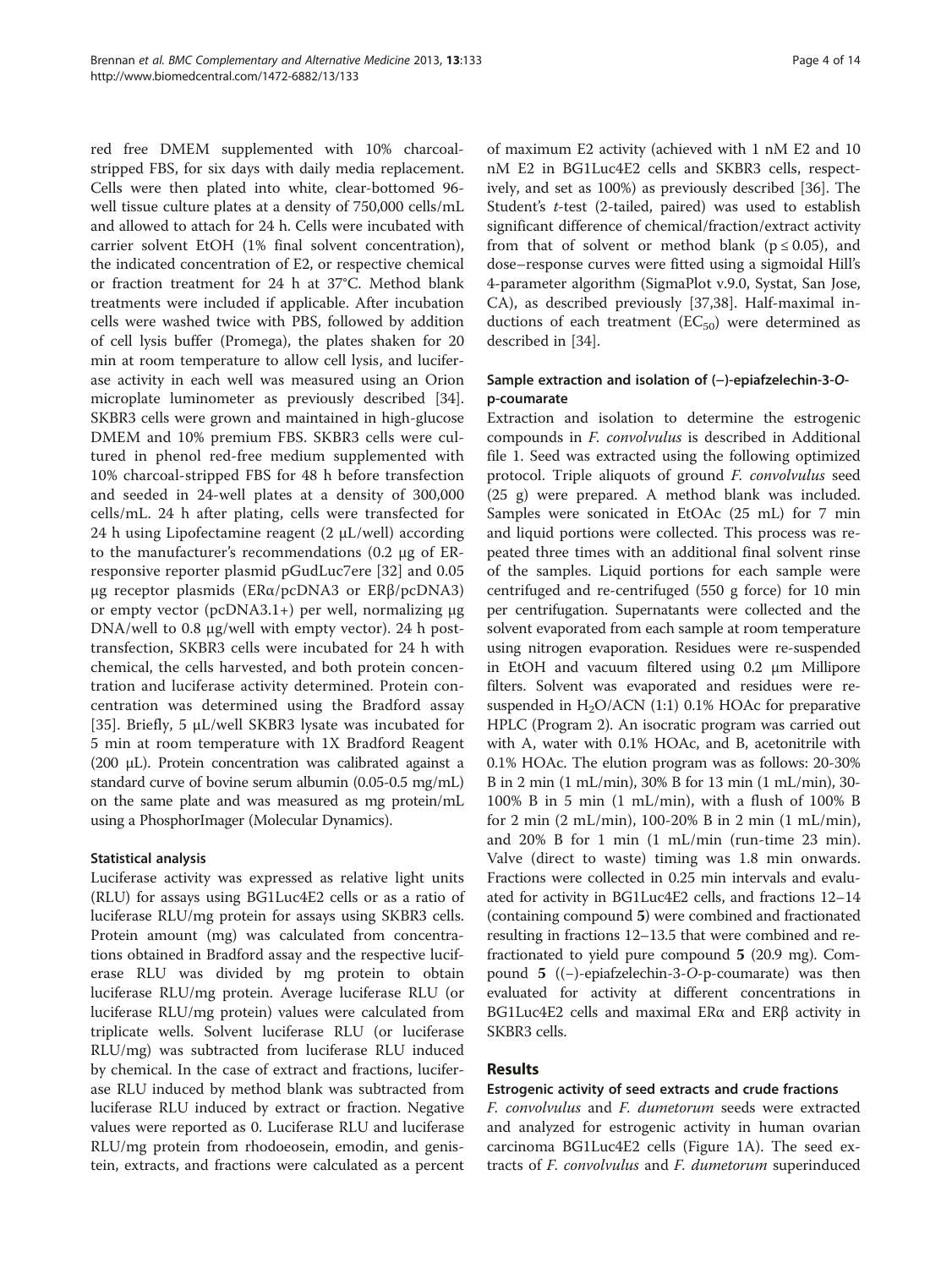<span id="page-4-0"></span>

ER-dependent luciferase expression at 200% and 330%, respectively, of maximal luciferase levels caused by 17β- estradiol (E2). At seed amounts equal to and greater than 8 mg on the bioassay, significant cell death was noted which suggested presence of toxins in the seed extracts (therefore values greater than 7 mg seed are not included in the analysis). The similarity in the luciferase induction pattern between F. convolvulus and F. dumetorum suggests the seeds of both species may contain very similar estrogenic/antiestrogenic components. The estrogenic properties of seeds from a Fallopia species have not been examined, so comparison to seeds of other Fallopia species is not possible. However, whole root extracts of a related species, F. multiflorum, were capable of inducing ER-dependent gene expression to  $\sim$ 75% of maximal E2 activity (from 0.1 mg root) in a yeast-based estrogen receptor assay [[39\]](#page-12-0) and contains an estimated 0.4 mM E2 EQ/g herb in the same receptor assay in a separate study [\[40](#page-12-0)]. After initial analysis on BG1Luc4E2 cells, F. convolvulus seed extract was then crudely fractionated using normal phase chromatography, and fractions (8 mg seed equivalents/mL) were evaluated for estrogenic activity in the BG1Luc4E2 cell line (Figure 1B). Significant luciferase induction was observed in multiple fractions, which suggested that more than one estrogenic agent may be present in the seed extract. Luciferase activity of fraction 5 alone was superinduced to  $118 \pm 3\%$  seed equivalent compared to a toxic response for whole seed extract at the same concentration (Figure 1B) suggesting the fractionation removed some toxins from the whole seed extract during the crude separation. The seed estrogen(s) was/ were suspected to contain both polar and nonpolar characteristics as the eluting solvent of active fractions ranged from 20% EtOAc in n-hex to 5% EtOH in EtOAC. Estrogenic potency values of crude fractions were calculated against an E2-dependent luciferase induction standard curve (data not shown) using the methods of Natarajan et al. [\[37\]](#page-12-0). Crude fractions 3, 4, and 6 of F. convolvulus had respective estrogenic potency values of 0.21, 2.4, and 0.76 nM E2 equivalence (eq) per g seed with  $4 \pm 0.6\%$ ,  $39 \pm 1\%$ , and  $16 \pm 1\%$ , respectively of maximal E2 activity. Brassica kaber seed was used as a negative control in the crude fractionation as the seed does not contain phytoestrogens.

## Isolation and identification of estrogens from F. convolvulus seed

HPLC-DAD analysis of F. convolvulus seed extract showed a minimum of nine phenolic compounds (Additional files [3](#page-11-0) and [4](#page-11-0)). The retention time and UV spectrum of the nine compounds were confirmed in F. dumetorum seed extract (Additional file [3\)](#page-11-0). The estrogenic activity of crude fraction 3 from F. convolvulus seed extract was attributed to compound 1. For isolation of the remaining estrogenic component(s), active crude fractions 4–6 of F. convolvulus seed were combined and subjected to HPLC fractionation (Figure [2](#page-5-0)). Using Program 1  $(H<sub>2</sub>O/ACN)$  gradient), 44 fractions were collected in 30 s intervals, fractions were evaporated under a stream of nitrogen, and resuspended in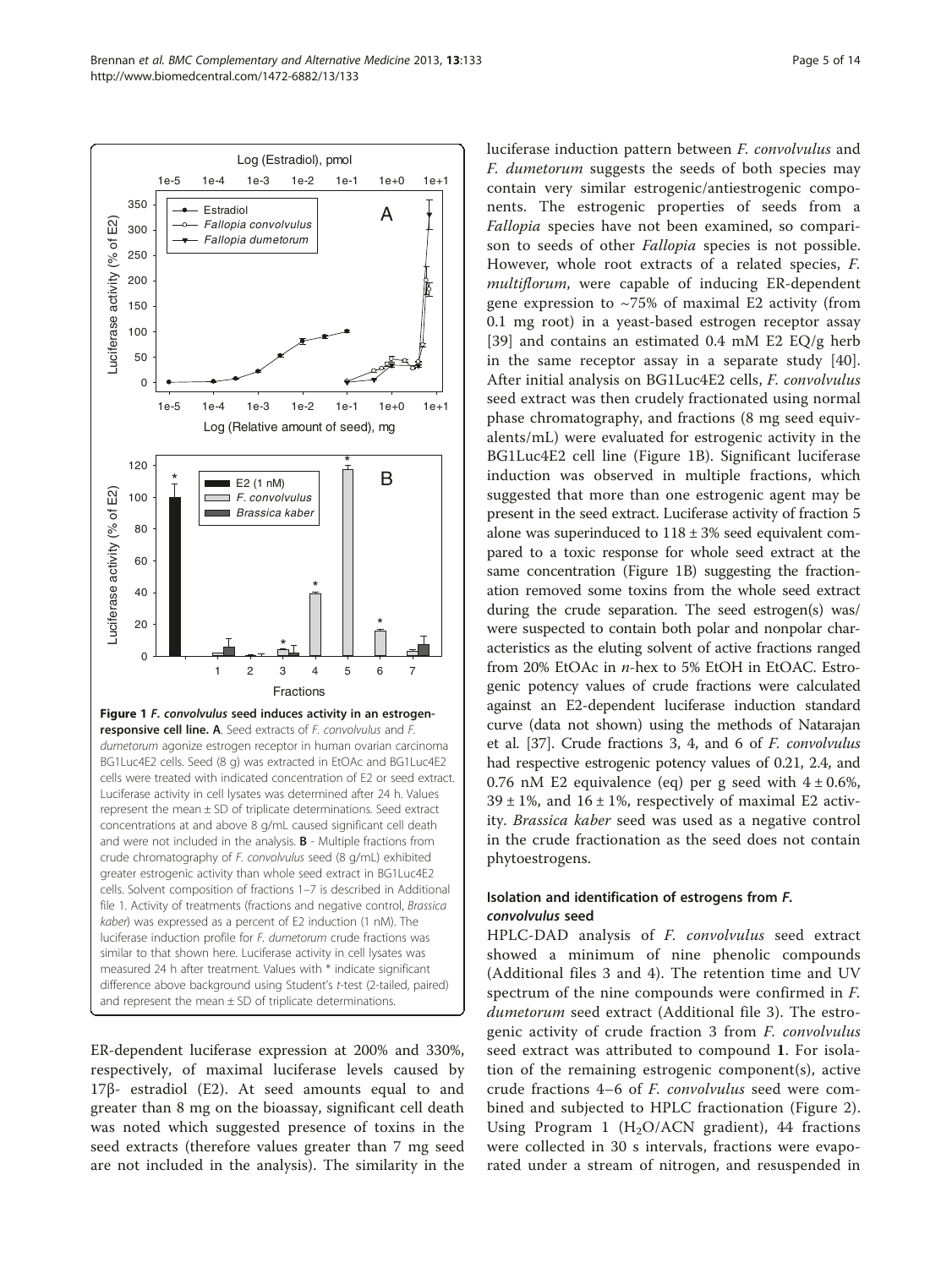<span id="page-5-0"></span>

MeOH at a concentration of 8 g seed equivalents/mL. Fractions were screened for activity using BG1Luc4E2 cells, and active fractions (21–23) were subsequently combined and refractionated using HPLC Program 2. These second-round fractions were screened for activity, and active fractions (9–16) were verified for purity using Program 1 and combined. Compound 5, the purified peak from these fractions, was then identified as described below. While there was an insufficient amount of compound 1 for NMR, it was identified as emodin, an anthraquinone derivative, based on retention time, UV-spectrum, mass spectrum (including MRM), and accurate mass (Additional files [1](#page-11-0), [3](#page-11-0), [4](#page-11-0) and [5](#page-11-0)). In addition to the fractionation scheme showed in Figure 2, we developed an optimized isolation scheme for compound 5 (Additional file [6](#page-11-0)) in which we were able to isolate 20.9 mg compound 5 from 75 g F. convolvulus seed for subsequent functional analysis.

#### Chemical characterization of compound 5

The purified active (estrogenic) sample, compound 5 (2.2 mg), was identified by NMR, optical rotation, and circular dichroism as 2,3-cis-(2R,3R)-(−)-epiafzelechin-3- O-p-coumarate (rhodoeosein, [Figure 3]). Table [1](#page-6-0) shows the  ${}^{1}$ H and  ${}^{13}$ C shifts of rhodoeosein. Proton and carbon spectra and COSY, NOESY, HMBC and HSQC correlations were obtained to construct rhodoeosein in relative stereochemistry (Additional file [7](#page-11-0)). COSY correlations from NMR analysis were employed to identify vicinal

relationships among the aromatic protons in each *para*substituted phenolic ring. Coupling between H6 and H8 was also established. The trans Hα to Hβ relationship was based upon the magnitude of the vicinal coupling constant (15.8 Hz) which was obvious in the COSY spectrum. H3 demonstrated vicinal cross peaks to H4α and H4β. The trans relationship from H3 to H4β was based upon the larger vicinal coupling constant (4.9 Hz) as compared to H3 to H4 $\alpha$  (2.4 Hz). Cross peaks in NOESY from H3 to Hα and Hβ suggest a *trans* 

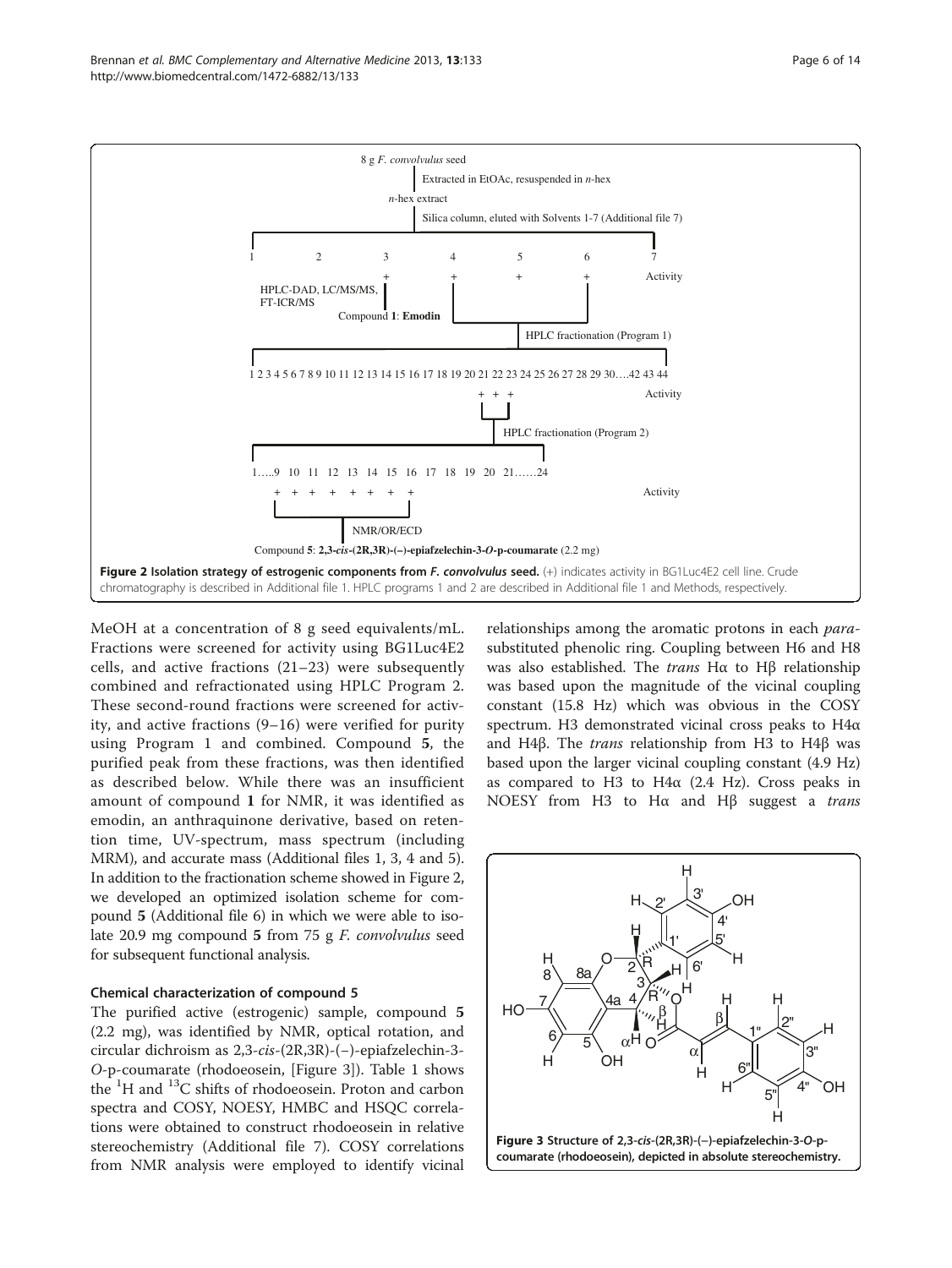| Atom #                  | $\mathbf{H}^{\dagger}$ |                           | $\overline{13}$ C |  |  |  |  |  |  |
|-------------------------|------------------------|---------------------------|-------------------|--|--|--|--|--|--|
| $\overline{2}$          | 5.07                   | (s)                       | 76.3              |  |  |  |  |  |  |
| 3                       | 5.34                   | (m)                       | 67.8              |  |  |  |  |  |  |
| 4 <sub>a</sub>          | 2.65                   | $(dd, J = 17.6, 2.4 Hz)$  | 25.6              |  |  |  |  |  |  |
| $4\beta$                | 2.92                   | $(dd, J = 17.6, 4.9 Hz)$  | 25.6              |  |  |  |  |  |  |
| 4a                      |                        |                           | 97.2              |  |  |  |  |  |  |
| 5                       |                        |                           | 156.6*            |  |  |  |  |  |  |
| 6                       | 5.94                   | $(d, J = 2.4 Hz)$         | 95.6              |  |  |  |  |  |  |
| 7                       |                        |                           | 156.5*            |  |  |  |  |  |  |
| 8                       | 5.79                   | $(d, J = 2.4 Hz)$         | 94.3              |  |  |  |  |  |  |
| 8a                      |                        |                           | 155.5             |  |  |  |  |  |  |
| 1'                      |                        |                           | 128.6             |  |  |  |  |  |  |
| 2,6'                    | 7.25                   | $(d, J = 8.6 \text{ Hz})$ | 127.8             |  |  |  |  |  |  |
| $3^{\prime},5^{\prime}$ | 6.7                    | $(d, J = 8.6 \text{ Hz})$ | 114.8             |  |  |  |  |  |  |
| 4'                      |                        |                           | 156.9             |  |  |  |  |  |  |
| $C = 0$                 |                        |                           | 166.1             |  |  |  |  |  |  |
| α                       | 6.25                   | $(d, J = 15.8 Hz)$        | 113.6             |  |  |  |  |  |  |
| β                       | 7.38                   | $(d, J = 15.8 Hz)$        | 145.3             |  |  |  |  |  |  |
| 1"                      |                        |                           | 124.6             |  |  |  |  |  |  |
| 2", 6"                  | 7.5                    | $(d, J = 8.6 \text{ Hz})$ | 130.5             |  |  |  |  |  |  |
| 3" 5"                   | 6.72                   | $(d, J = 8.6 \text{ Hz})$ | 115.8             |  |  |  |  |  |  |
| 4"                      |                        |                           | 160.3             |  |  |  |  |  |  |

<span id="page-6-0"></span>Table 1 <sup>1</sup>H and <sup>13</sup>C NMR spectroscopic data of compound 5 (600 MHz,  $\delta$  in ppm)

Compound was measured in DMSO. Chemical shifts are reported relative to TMS (residual dimethylsulphoxide-D6 = 2.50 ppm for  $\rm ^1H$  and 39.51 ppm for  $\rm ^{13}C$ ). \*Chemical shift assignment for C5 and C7 may be reversed. HMBC data did not permit resolution sufficient to unambiguously assign the two resonances. This finding has no impact on the proposed structure. A single broad –OH resonance was observed at 9.9 ppm.

relationship between the carbonyl and the double bond containing Hα and Hβ. A small cross peak was observed between H2 and H2'6′ thus supporting the point of attachment of one para-substituted phenolic ring. From the NOESY, H3 showed cross peaks to Hα and Hβ as well as H2'6′. This supported the connectivity of C3-O-C = O-α-β. Hβ revealed cross peaks to H6"2″. This supported the connectivity of Cβ to C1". H8 was differentiated from H6 by cross peaks to H2′ and H2. Thus H6 was more distant from either phenolic ring. A weak cross peak from H4α was observed to Hβ and Hα (not shown). From HMBC, H3 showed a fundamental correlation to  $C = O$ further supporting the connectivity of C3-O-C = O. H $\beta$ yielded cross peaks to C2"6″ indicating the attachment of Cβ to C1". Cross peaks from H2 to C2'6′ indicated the connectivity of C2 to C1'. Other important correlations were revealed with cross peaks from H4 $α$  and H4 $β$  to C4 $α$ and C8a. H8 showed correlations to C7 and C8a. Also, H6 exhibited correlation to C4a, C7 and C5. The combination of this information led to the unique assignments of carbons in the bicyclic ring (C2-C8a) and also supported the

connectivity of the remaining moieties. Resolution of the HMBC experiment did not permit differentiation between C5 and C7. The resonances were separated by only 0.1 ppm. The assignments of these two resonances could be reversed without impacting any other assignments or the proposed structure. Regarding the absolute stereochemistry, rhodoeosein contains two stereogenic centers (C2, C3, Figure [3](#page-5-0)). As the majority of cis flavan-3-ols from natural sources exist in the 2R,3R conformation [\[41,42\]](#page-12-0), it was not surprising that optical rotation combined with electronic circular dichroism (ECD) indicated the absolute stereochemistry of rhodoeosein as 2R,3R (Figure 4). Optical rotation values were negative at all tested wavelengths at two different concentrations of rhodoeosein in MeOH (Additional file [7](#page-11-0)) which is in agreement with the parent compound, (2R,3R)-(−)-epiafzelechin [\[43\]](#page-12-0). ECD spectra were calculated for the 2R,3R conformation of rhodoeosein using B3LYP and CAM-B3LYP predictions and compared to the experimental spectrum (Figure 4). The overlay of experimental ECD spectrum on predicted spectra indicated good agreement for a 2R,3R confirmation of rhodoeosein. The predicted ECD calculations (the CAM-B3LYP prediction was adjusted +20 nm) for the 2R,3R confirmation of rhodoeosein showed a positive  $L_a$ transition at ca.230 nm (corresponding to 3R), matching that of the experimental ECD (Figure 4) and of the Boltzmann-weighted parent compound [\[43-45\]](#page-12-0). The  $L_b$ transition for the experimental spectrum of rhodoeosein occurred at ca.300-310 nm whereas the  $L<sub>b</sub>$  transition for the predicted ECD spectra of the 2R,3R confirmation of rhodoeosein occurred at ca.290 nm; however both predicted and experimental spectra showed a negative  $L<sub>b</sub>$ transition which corresponds to an R conformation at C2 [[41](#page-12-0)] (it should be noted that both the experimental and calculated  $L<sub>b</sub>$  transitions for rhodoeosein were outside the

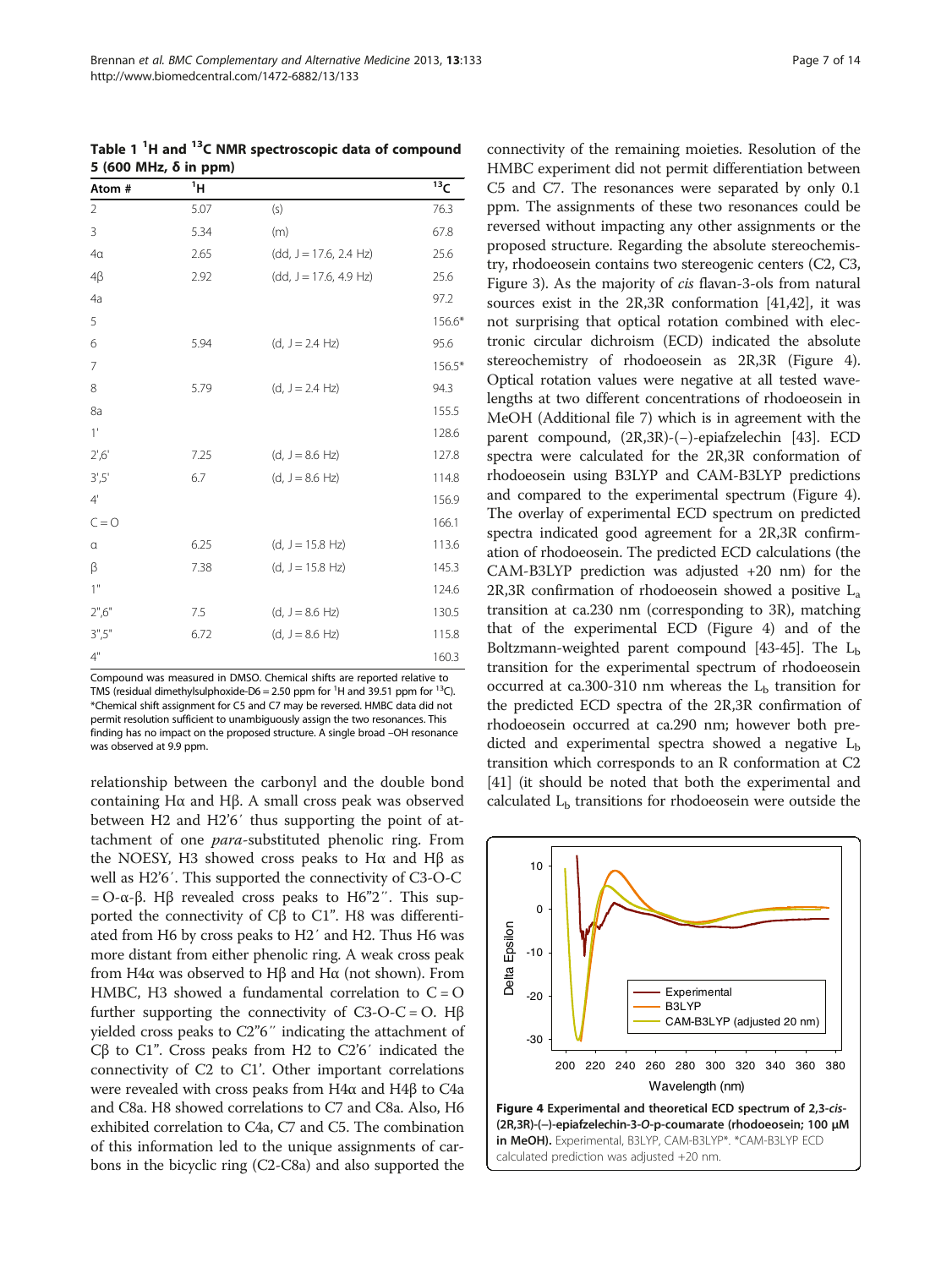traditional range of the  $L<sub>b</sub>$  transition for flavan-3-ols which is 260–280 nm [\[46](#page-12-0)]). The parent compound, (2R,3R)- (-)-epiafzelechin, also displays a negative  $L_b$  transition [[43](#page-12-0)-[45\]](#page-12-0). From the mass spectrum of rhodoeosein, a parent peak and a dimer of the parent peak were noted at 419 m/z  $([M-1])$  and 839 m/z  $([2M-1])$ , respectively (Additional file [7\)](#page-11-0). Fragment peak 145 m/z was interpreted as the 3-O-p-coumarate portion of rhodoeosein (with the remainder of the molecule as fragment 273 m/z).

## 2,3-cis-(2R,3R)-(−)-epiafzelechin-3-O-p-coumarate (rhodoeosein)

Translucent pink oily film from  $70/30$  H<sub>2</sub>O/ACN; pink in MeOH and EtOH;  $\lbrack \alpha \rbrack_{23}$  D -151 (c 0.22, MeOH); For <sup>1</sup>H and <sup>13</sup>C NMR spectroscopic data, see Table [1](#page-6-0); for CD data (MeOH), see Figure [4;](#page-6-0) ESIMS m/z: 840.5 [2M], 419.4 [M-1], 273, 254.9, 229.1, 164.9, 145: 419.11360 [M-H]<sup>-</sup>  $(C_{24}H_{19}O_7)$ , experimental 419.11322, calc 419.11307). For peak abundances, UV spectrum, HMBC, HSQC, NOESY, and COSY spectra, see Additional file [4:](#page-11-0) Table S1 and Additional file [7](#page-11-0).

#### Biological characterization of rhodoeosein and emodin

To characterize the estrogen activity of the novel phytoestrogen, rhodoeosein, we analyzed its activity over a range of concentrations in two human cell lines: a recombinant human ovarian carcinoma (BG1Luc4E2) cell line [[32](#page-12-0)] and a human breast carcinoma (SKBR3) cell line. In addition to E2, we also compared the activity of rhodoeosein with that of emodin and of a well-known phytoestrogen control, genistein. Both rhodoeosein and emodin induced luciferase induction in the stablytransfected BG1Luc4E2 cells. Rhodoeosein had a narrow range of luciferase-inducing concentrations in BG1Luc4E2 cells (Figure 5); incubation with rhodoeosein below 31.6 μM resulted in no luciferase induction whereas incubation with 119 μM and 158 μM rhodoeosein resulted in superinduction of ER-dependent luciferase in BG1Luc4E2 cells (> 400% of maximum E2 activity). Incubation with rhodoeosein at concentrations at or above 250 μM killed BG1Luc4E2 cells (no toxicity was observed at 197 μM rhodoeosein). Based on maximum luciferase induction at 158  $\mu$ M rhodoeosein, EC<sub>50</sub> of rhodoeosein was 120 μM  $±$  0.360 μM rhodoeosein, approximately 7 orders of magnitude weaker in potency than the E2 standard (Figure 5, Table [2\)](#page-8-0). As a comparison, emodin displayed half-maximal activity in BG1Luc4E2 cells at 1.3 μM emodin, approximately 5 orders of magnitude weaker in potency than the E2 standard (EC<sub>50</sub> 18 pM  $\pm$ 9.4 nM) and was able to induce luciferase to  $104 \pm 3\%$ of maximum E2 activity (Figure 5, Table [2\)](#page-8-0). Emodin's estrogenic properties have been previously demonstrated in a recombinant yeast screening assay (YES) containing ERα; emodin was only two orders of



magnitude weaker in estrogen response than the E2 standard [[12\]](#page-11-0). When assessing genistein's activity in BG1Luc4E2 cells, we found genistein was able to superinduce luciferase  $(190 \pm 9\% \text{ of maximum } E2 \text{ activity})$ and was, not surprisingly, more potent than either rhodoeosein or emodin with half-maximal induction at 0.73 μM  $\pm$  0.15 μM (approximately 4 orders of magnitude weaker than the E2 standard).

Although the BG1Luc4E2 cell line endogenously expresses ERα, it does not appear to express ERβ protein [[32\]](#page-12-0). Given the critical role that ERβ plays in normal physiological/endocrinological processes and tissue health and in modulating the functional activity and levels of ER $\alpha$  [[47](#page-12-0)-[50\]](#page-12-0), interest in ligands that selectively interact with ERβ has grown. To evaluate activity of rhodoeosein and emodin on both ER subtypes, rhodoeosin was incubated with SKBR3 cells transiently co-transfected with an estrogen-response firefly luciferase reporter plasmid [\[32\]](#page-12-0) and either an ERβ (ERβ/ pcDNA3) or ERα (ERα/pcDNA3) expression plasmid. Firefly luciferase activity in each well was normalized to protein amount and the resulting ratio expressed as a percent of maximum induction by E2 (10 nM). In contrast to the results BG1Luc4E2 cells, rhodoeosein did not superinduce ER-dependent gene expression in SKBR3 cells transfected with either ER subtype; maximum luciferase induction by rhodoeosein was  $78 \pm 8\%$ and  $80 \pm 10\%$  of E2 activity in SKBR3 cells transfected with either ERα or ERβ, respectively (Figure [6](#page-8-0)). Concentrations of rhodoeosein greater than 100 μM rhodoeosein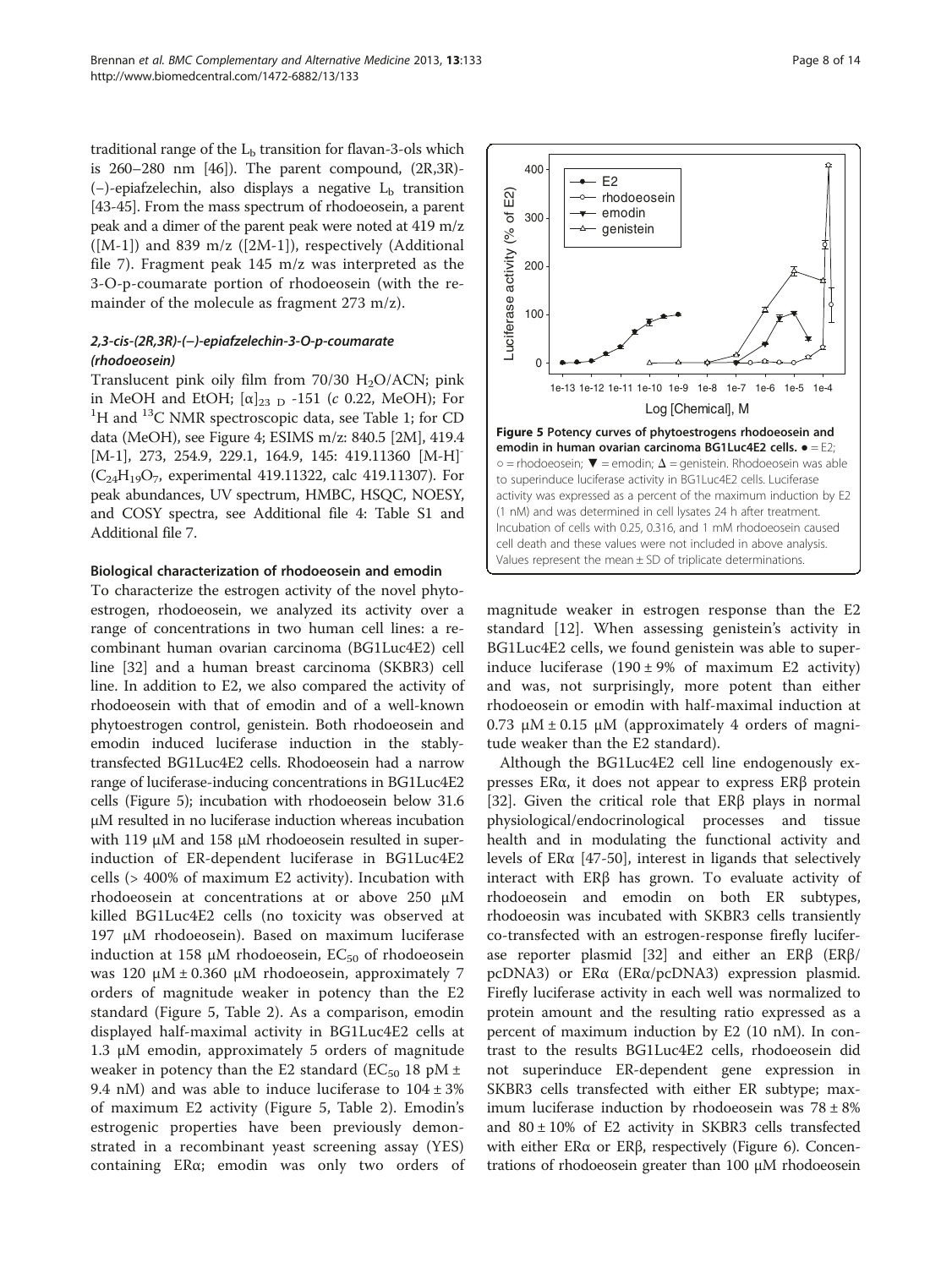| Cell-line   | $EC_{50}$ (M), REP        |                                             |                                             |                                             |  |  |  |
|-------------|---------------------------|---------------------------------------------|---------------------------------------------|---------------------------------------------|--|--|--|
|             | E2                        | <b>Rhodoeosein</b>                          | <b>Emodin</b>                               | Genistein                                   |  |  |  |
| BG1Luc4E2   | $1.8 \times 10^{-11}$ . 1 | $1.2 \times 10^{-4}$ , $3.5 \times 10^{-7}$ | $1.3 \times 10^{-6}$ , $1.5 \times 10^{-5}$ | $7.3 \times 10^{-7}$ , $2.5 \times 10^{-5}$ |  |  |  |
| SKBR3 (ERa) | $2.0 \times 10^{-11}$ , 1 | $5.8 \times 10^{-6}$ , $4.0 \times 10^{-6}$ | $1.3 \times 10^{-6}$ , $1.5 \times 10^{-5}$ | $9.0 \times 10^{-7}$ , 2.2 $\times 10^{-5}$ |  |  |  |
| SKBR3 (ERβ) | $2.7 \times 10^{-10}$ , 1 | $1.8 \times 10^{-5}$ , $1.8 \times 10^{-5}$ | $3.0 \times 10^{-6}$ , $8.9 \times 10^{-5}$ | $8.3 \times 10^{-8}$ , $3.3 \times 10^{-3}$ |  |  |  |

<span id="page-8-0"></span>

|  |  |  |  |  | Table 2 Potency comparisons of phytoestrogens |
|--|--|--|--|--|-----------------------------------------------|
|--|--|--|--|--|-----------------------------------------------|

Comparison of concentration for half-maximal induction (EC<sub>50</sub>) and relative estrogenic potency (REP) for E2, rhodoeosein, and emodin in human carcinoma celllines BG1Luc4E2 (ovarian) and SKBR3 (breast) transfected with either ER $\alpha$  or ERB. Data for genistein is included for comparative purposes. REP = EC<sub>50</sub>  $E2/EC_{50}$  chemical.

resulted in significantly decreased protein concentration in SKBR3 cells and are not included in the analysis. Halfmaximal induction ( $EC_{50}$ ) by rhodoeosein in ER $\alpha$ - and ERβ-transfected SKBR3 cells was 5.8  $μM ± 1.5 μM$  and 18 μM  $±$  0.4 μM, respectively (significantly less potent than E2 which had  $EC_{50}$  values of 20 pM  $\pm$  1.5 nM and 270 pM ± 4.0 nM in ERα- and ERβ-transfected SKBR3 cells, respectively). The phytoestrogen control, genistein, superinduced at 10 μM genistein in ERα-transfected cells, but did not significantly superinduce in ERβ-transfected cells. Genistein was the only phytoestrogen in this study to exhibit a lower  $EC_{50}$  value in  $ER\beta$ -transfected SKBR3 cells than in ER $\alpha$ -transfected SKBR3 cells (EC<sub>50</sub> values  $83 \pm 120$  nM and  $0.90 \pm 0.88$   $\mu$ M, respectively). Concentrations of genstein greater than 10 μM resulted in significantly decreased RLU in SKBR3 cells and are not included in the analysis. Emodin was also evaluated in ER-transfected SKBR3 cells; maximum induction by emodin was significantly greater than that of E2 in ERα-transfected but not ERβ-transfected SKBR3 cells



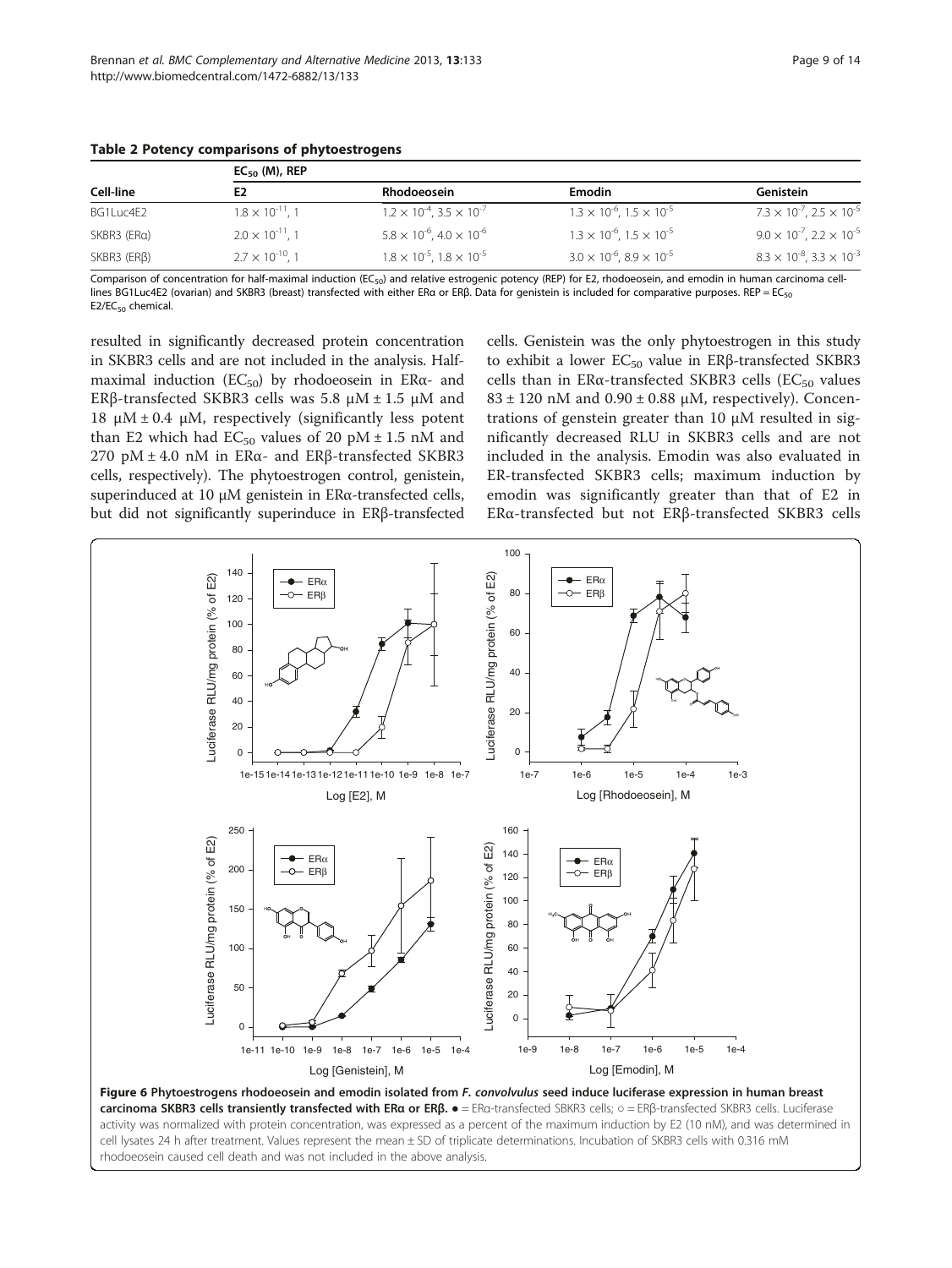with  $141 \pm 12\%$  and  $127 \pm 26\%$  of maximum E2 activity, respectively (Figure [6\)](#page-8-0). Concentrations of emodin greater than 10 μM were toxic to SKBR3 cells and therefore are not included in the analysis.  $EC_{50}$  values for emodin in ERα-transfected and ERβ-transfected SKBR3 cells were 1.3 μM  $\pm$  0.24 μM and 3.0 μM  $\pm$  1.0 μM, respectively, (as compared to emodin's  $EC_{50}$  value of 1.3 μM in BG1Luc4E2 cells). While emodin was a more potent phytoestrogen than rhodoeosein for both ERα and ERβ, it is present at much lower concentrations in the seed (Additional file [4\)](#page-11-0), and as such, rhodoeosein likely is responsible for a greater amount of the estrogenic activity of whole seed.

## **Discussion**

Consumption of a diet rich in phytoestrogens has been strongly correlated with beneficial effects on human health [\[51](#page-12-0),[52\]](#page-12-0). Flavan-3-ols (the subclass of compounds containing rhodoeosein) have been reported to have a wide array of positive health effects such as antioxidant, anti-viral, anticarcinogenic, antimicrobial, and cardiopreventation (reviewed in [[53\]](#page-12-0)). Aside from the current study, there is no report of phytoestrogenic activity associated with flavan-3-ols. However, flavonoids, the broad class of plant compounds under which flavan-3-ol is found, contains many phytoestrogens (genistein, biochanin A, daidzein). Thorough structure-function analyses of various flavonoids on estrogen-responsive cell lines have correlated hydroxyls at the 7 and 4′ positions in flavonoids to those at the 17 and 3 positions in E2 and concluded that the flavonoid hydroxyls are essential for estrogenic activity [\[54](#page-12-0),[55\]](#page-12-0). The estrogenic flavonoids in these two studies contained between 2 to 4 hydroxyl substituents. Accordingly, it is not surprising that rhodoeosein is estrogenic since it contains hydroxyls at the 7 and 4′ positions (Figure [3\)](#page-5-0) and displays the classic A-ring structure which is shared by all known estrogenic compounds [[56\]](#page-12-0). A further phenomenon that may allow for the estrogenic activity of rhodoeosein is increased acidity of a hydroxyl through in-plane hydrogen bonding as suggested for other compounds by Fang et al. [[56\]](#page-12-0). Rhodoeosein possesses a benzylic hydrogen, H<sub>β</sub>, that is in close proximity to an ester on  $C = O$  (in conjugation with a hydroxyl in the 4″ position). This ester may be able to form an intramolecular H-bond with the in-plane C4  $H<sub>β</sub>$  (Figure [3\)](#page-5-0); the increased electron-withdrawing capability of the  $C = O$  carbonyl from an H-bond interaction with the C4  $H_\beta$  would increase the acidity of the 4″ hydroxyl (favorable for ER activity). In Zand et al. [\[55](#page-12-0)], a double bond between carbons 2 and 3 was important for estrogenic activity of a flavonoid as the double bond at this position increased rigidity of the molecule and, therefore, ERaffinity [[56\]](#page-12-0); interestingly, rhodoeosein lacks a double

bond at this position in the molecule but contains, in addition to the A- and B-rings, a large conjugated system exhibiting rigidity (−O-p-coumarate) which may lend favorable ER-binding attributes to the molecule. It may be that the structurally-favorable aspects of rhodoeosein (hydroxyls at the 7 and 4′ positions, having 4 hydroxyl substituents, rigidity) outweigh the absence of a double bond between C2 and C3. Additionally, molecules exhibiting a certain measure of hydrophobicity (where the molecule is hydrophobic while containing a polar group on each end) bind to ER with greater affinity [\[56](#page-12-0)]. Rhodoeosein contains not just one set of opposing polar groups but two (7-OH and 4′-OH, 7-OH and 4″-OH) which sandwich large hydrophobic regions (Figure [3\)](#page-5-0).

Plants have a complex pathway for flavan-3-ol formation. Flavan-3-ols can be found in the seeds and fruits but not leaves of certain plants, and a pathway for flavonoid conversion in the plant from flavanone to flavan-3-ol has been proposed [[45\]](#page-12-0). The gene responsible for the formation of flavan-3-ol through this cascade is highly expressed in the seeds but not in the flowers or leaf tissues [\[45](#page-12-0)]. Recently, F. convolvulus roots were examined for polyphenolic content [\[19](#page-12-0)]. Except for emodin, none of the 20 polyphenolic compounds (3 new, 17 known) found in the roots seem to exist in the seeds of F. convolvulus (based on mass spectrometry supplementary data). This curious phenomenon of the polyphenolic content of the seeds being unrepresentative of the content in the roots (aside from emodin) may be explained through the multi-step flavonoid pathway illustrated in Xie et al. [[45](#page-12-0)]. It is thought that flavan-3-ols (known as tannins in plants) play a mainly defensive role in the plant against herbivorous animals, insects, fungi, and other harmful agents [\[53](#page-12-0)]. However, as demonstrated here and in other studies, flavan-3-ols exhibit complex biological properties in human systems.

Although emodin's behavior in ERα-transfected SKBR3 cells and BG1Luc4E2 cells was consistent (Table [2](#page-8-0)), rhodoeosein showed marked cell-specific differences in the potency and magnitude of luciferase induction between BG1Luc4E2 cells and ERα-transfected SKBR3 cells (Table [2\)](#page-8-0). Luciferase activity was induced by rhodoeosein in BG1Luc4E2 cells to a level greater than that maximally induced by E2 and this superinduction response suggests that rhodoeosein is also affecting other signaling pathways that impact on ER-dependent activation of luciferase expression from the reporter plasmid. Numerous studies have not only demonstrated that the functional activities of ER and other steroid hormone receptors can be altered by posttranslational modifications (i.e. phosphorylation, acetylation and others), but phosphorylation can also activate the transcriptional activity of these receptors in the absence of ligand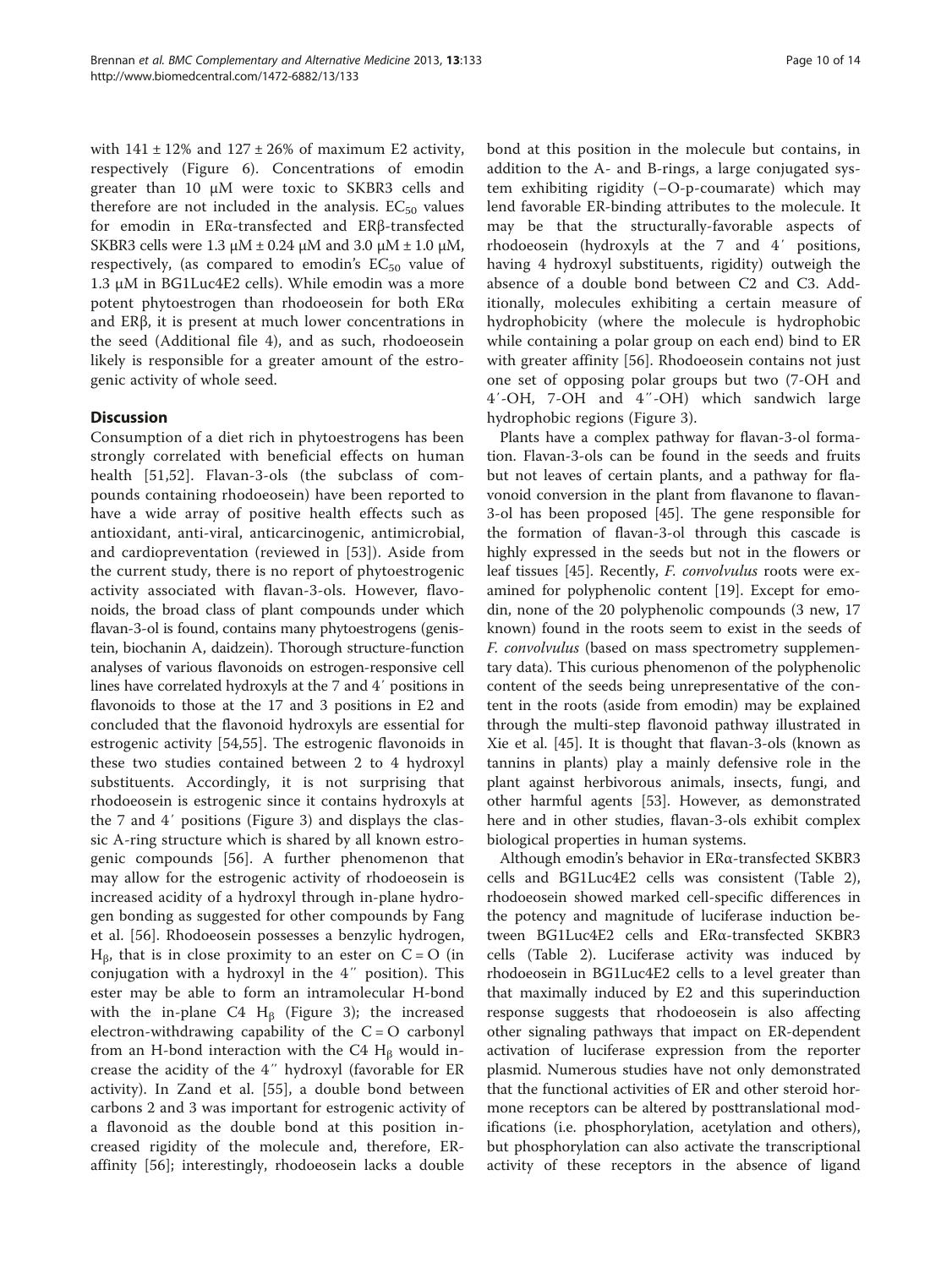binding [\[57](#page-12-0)[-60](#page-13-0)]. Binding of ligand to a cytosol-membrane ERs or to GPR30 (a G-coupled protein receptor) can activate protein-kinase cascades which phosphorylate and activate nuclear ERs as well as other signaling pathways and transcription factors [[57](#page-12-0)]. For example, tectoridin, a flavonoid phytoestrogen, was found to exert its estrogenic effects not through the ER but through an extracellular signal-regulated kinase pathway [\[61](#page-13-0)]. Additionally, direct or indirect stimulation of growth factor receptors can lead to activation of protein-kinase cascades and hormone receptor-dependent and independent gene expression responses. The enhancement of reporter gene expression observed with rhodoeosein treatment in BG1Luc4E2 cells but not SKBR3 cells could result from a rhodoeoseindependent stimulation of an additional signaling pathway (s) that enhances the transcription of the luciferase reporter gene promoter. This pathway(s) may not present or affected in the SKBR3 cells. Although superinduction has been previously observed in the BG1Luc4E2 cell line [[38](#page-12-0)], the molecular mechanism responsible for superinduction of ER-dependent gene expression in BG1Luc4E2 cells remains to be elucidated.

Regarding half-maximal concentration differences between the two ER subtypes, we did not find that rhodoeosein or emodin had lower  $EC_{50}$  values in  $ERβ$ transfected SKBR3 cells than in ERα-transfected SKBR3 cells which does not agree with previous literature on phytoestrogens [[13,](#page-11-0)[62\]](#page-13-0). However, the ERβ-transfected SKBR3 cells appear to be an order of magnitude less responsive to ER-ligands than the ERα-transfected SKBR3 cells as shown by the  $EC_{50}$  values of E2, rhodoeosein, and emodin in both transfections (Table [2](#page-8-0)). Therefore, we choose to assess potency by comparing the  $EC_{50}$ values of emodin and rhodoeosein directly to those of the E2 standards in the ERα-transfected cells and the ERβ-transfected cells (Table [2](#page-8-0)). This method of using relative estrogenic potency (REP) has been previously established in [[63\]](#page-13-0) where REP was defined as the ratio between E2  $EC_{50}$  and  $EC_{50}$  of the chemical. We have also defined  $\text{REP} = \text{EC}_{50}$  of  $\text{E2}/\text{EC}_{50}$  of phytoestrogen, and when compared to the half-maximal concentration of the E2 standard, both emodin and rhodoeosein were more potent in ERβ-transfected SKBR3 cells than in ERα-transfected SKBR3 cells (Table [2\)](#page-8-0). REP of rhodoeosein in ERα-transfected SKBR3 cells was 3.4 × 10<sup>-6</sup> but in ERβ-transfected SKBR3 cells was  $1.5 \times 10^{-5}$ , a 4-fold increase in REP. The difference between emodin's REP values in ERα-transfected SKBR3 cells and ERβ-transfected SKBR3 cells was similar to that of rhodoeosein; REP of emodin in ERβ-transfected SKBR3 cells was  $8.9 \times 10^{-5}$  whereas in ER $\alpha$ -transfected SKBR3 cells, the REP was  $1.5 \times 10^{-5}$ , a 6-fold decrease. This is in agreement with [[62\]](#page-13-0) where A YES assay transfected separately with ERα or ERβ was used to examine

emodin's estrogenic activity; emodin had greater REP in ERβ-transfected yeast cells than in ERα-transfected yeast cells by approximately one order of magnitude. Our findings are also in agreement with a study examining binding affinity of several phytoestrogens to either ERα or ERβ; compared to the E2 standard (set as 100%), relative binding affinity of genistein, biochanin A, coumestrol, and diadzein were greater to ERβ than to ERα [[64](#page-13-0)]. In our assay, the control phytoestrogen genistein showed a 146 fold increase in REP for ERβ compared to ERα (REP values  $3.3 \times 10^{-2}$  and  $2.2 \times 10^{-5}$ , respectively), in agreement with [\[63\]](#page-13-0). ERα and ERβ have unique and overlapping tissue distribution in the human body, and the roles of the ER subtypes in the human body are now becoming more clear (reviewed in [[65\]](#page-13-0) and [[52](#page-12-0)]). Although ERβ activation may be associated with certain deleterious effects (i.e. potential involvement in metabolic disorders leading to diabetes [[65](#page-13-0)]), beneficial roles of ERβ in the human body include development and maintenance of the brain, ovulation, prostate health, and anti-proliferative roles in certain breast cancers. The effectiveness of phytoestrogens, which exist in nature not as single compounds but as complex mixtures in food matrices, as therapeutic agents for existing diseases is still unclear, but epidemiological studies indicate diets containing a significant amount of phytoestrogens seem to correlate with ERβ-mediated benefits (such as decreased incidence of breast and prostate cancers). The higher REP values displayed by rhodoeosein and emodin in ERβ-transfected cells may indicate use of foods containing these compounds as part of a comprehensive plan for maintaining tissue health through ERβmediated activity.

#### Conclusion

Seeds of *F. convolvulus* were identified as a novel source of phytoestrogens from which we have isolated and chemically characterized a novel phytoestrogen rhodoeosein. Estrogenic activity of rhodoeosein was evaluated in two human cell-lines in which we were able to demonstrate cell-type specific effects of rhodoeosein. To our knowledge, rhodoeosein is the first published flavan-3-ol to demonstrate estrogenic properties in vitro. In addition to rhodoeosein, we also found that F. convolvulus seed contains emodin (a known and potent estrogen), and these compounds were also identified in the closely-related species F. dumetorum. By comparing relative estrogenic potencies (REP) of emodin and rhodoeosein in SKBR3 cells transfected with either ERα or ERβ we found that both phytoestrogens are more potent in ERβ-transfected cells than in ERα-transfected cells and that emodin is more potent than rhodoeosein on both ER subtypes. Similar differences in potency were observed in the BG1Luc4E2 cell line. The estrogenic compounds in this study may regulate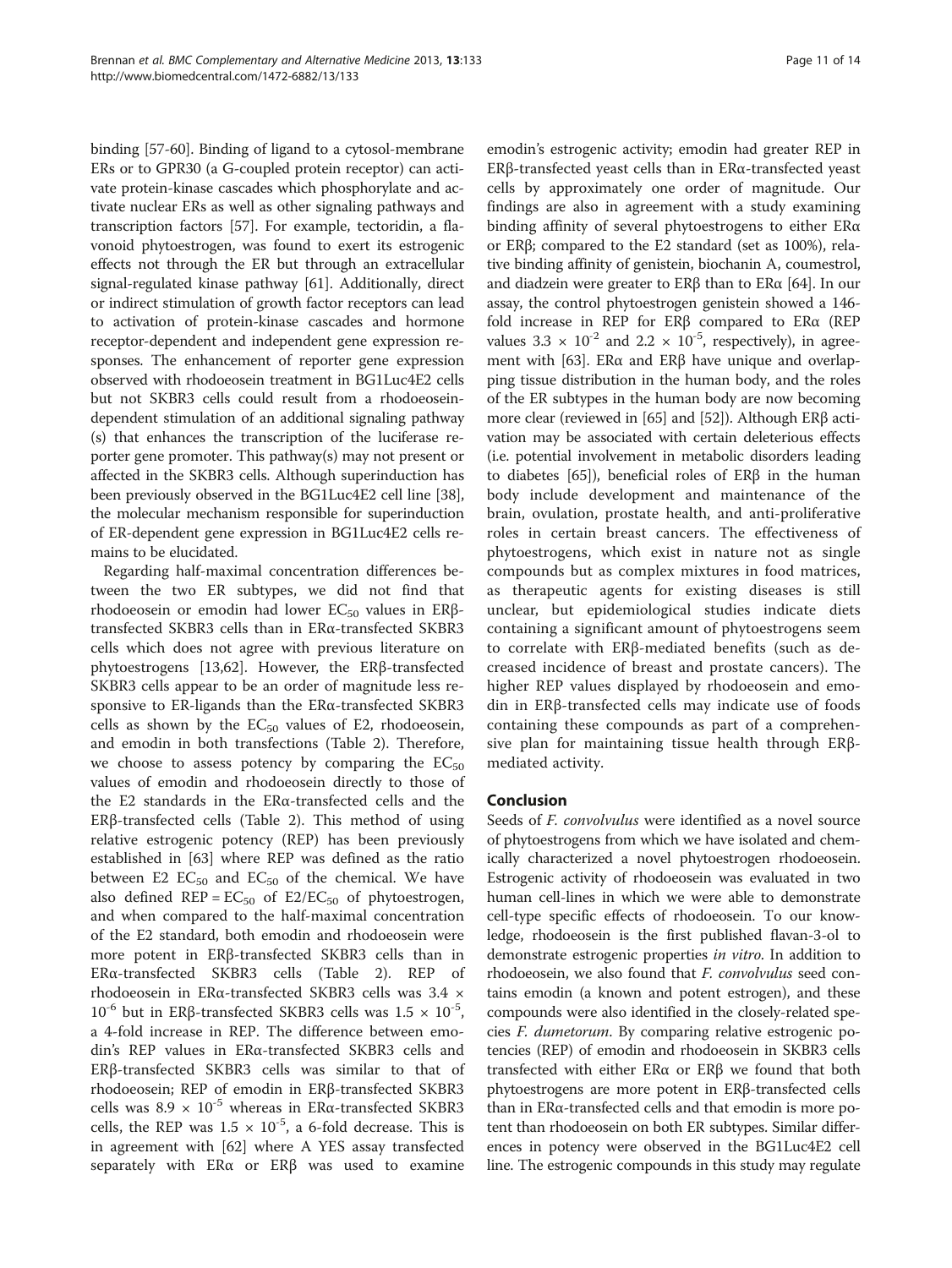<span id="page-11-0"></span>reproduction to some degree in wildlife consuming these seeds [\[38\]](#page-12-0). Effects in vivo have not yet been assessed, but the complex polyphenolic content of F. convolvulus seed may indicate therapeutic potential.

## Additional files

[Additional file 1:](http://www.biomedcentral.com/content/supplementary/1472-6882-13-133-S1.pdf) Supplemental text. Further details of the isolation procedure, HPLC program 1, and NMR parameters.

[Additional file 2:](http://www.biomedcentral.com/content/supplementary/1472-6882-13-133-S2.pdf) Validation of ER plasmids and the SKBR3 cell line. In vitro expression of the ER/pcDNA3 plasmids and a control transfection experiment using SKBR3 cells.

[Additional file 3:](http://www.biomedcentral.com/content/supplementary/1472-6882-13-133-S3.pdf) HPLC chromatograms of F. convolvulus seed and crude fractions. HPLC chromatograms of active (estrogenic) crude fractions and whole seed extracts.

[Additional file 4: Table S1.](http://www.biomedcentral.com/content/supplementary/1472-6882-13-133-S4.pdf) Retention times, relative abundance, and elemental composition of pure standards and polyphenolic compounds of interest from F. convolvulus seed (shown as chomatographic peaks 1-9 which correspond to compounds 1-9). Table S2. Validation of HPLC-DAD method. Table S3. Declustering potential (DP), Ionization potential (FP), Entrance potential (EP), Collision Energy (CE), Collision cell entrance potential (CEP), Collision cell exit potential (CXP) and dwell time of selected transitions for the emodin standard.

[Additional file 5:](http://www.biomedcentral.com/content/supplementary/1472-6882-13-133-S5.pdf) Comparison of compound 1 (in F. convolvulus seed) to emodin standard. UV spectrum, mass spectrum, and MRM transitions of compound1 (emodin).

[Additional file 6:](http://www.biomedcentral.com/content/supplementary/1472-6882-13-133-S6.pdf) Optimized fractionation scheme for isolation of 2,3-cis-(2R,3R)-(−)-epiafzelechin-3-O-p-coumarate from F. convolvulus seed.

[Additional file 7:](http://www.biomedcentral.com/content/supplementary/1472-6882-13-133-S7.pdf) Chemical characterization data for compound 5 (2,3-cis-(2R,3R)-(−)-epiafzelechin-3-O-p-coumarate [rhodoeosein]). UV-spectrum, mass spectra, optical rotation, and NMR spectra and correlations of rhodoeosein (isolated from F. convolvulus seed).

#### Abbreviations

ER: Estrogen receptor; MS: Mass spectrometry; DAD: Diode array detection; UV: Ultra-violet; ESI: Electrospray ionization; FTICR: Fourier transform ion cyclotron resonance; NMR: Nuclear magnetic resonance; CD: Circular dichroism; ECD: Electronic circular dichroism; TIE: Toxicant identification evaluation; EC<sub>50</sub>: Effective concentration 50; MRM: Multiple reaction monitoring; eq: Equivalence; HMBC: Heteronuclear Multiple Bond Correlation; COSY: Correlation spectroscopy; NOESY: Nuclear Overhauser effect spectroscopy; HSQC: Heteronuclear Single Quantum Coherence; REP: Relative estrogenic potency.

#### Competing interests

The authors declare that they have no competing interests.

#### Authors' contributions

JM and JB designed the experiment with significant input from MD and DH. JB did fractionation (isolation), HPLC-DAD analyses, bioassay analyses, and drafted the paper. MD, DH, and PM provided valuable expertise and advice on different steps of the project. DH did HPLC/MS/MS analyses and advised on FT-ICR/MS analyses. JD ran NMR analysis of rhodoeosein. PM elucidated rhodoeosein's structure and relative stereochemistry. JD confirmed rhodoeosein's structure elucidation, constructed Table [1,](#page-6-0) Figure [3,](#page-5-0) and all supplemental NMR figures regarding rhodoeosein. EG did ECD analysis for rhodoeosein. AS designed ER/pcDNA vectors and did in vitro expression. All authors provided feedback to JB during the drafting process. All authors read and approved the final manuscript.

#### Acknowledgements

We thank Dr. John Katzenellenbogen for the pCMV5-ERβ construct. We also thank Charles Grove for optical rotation data collection, Dr. Annaliese Franz for advice and expertise on circular dichroism, and Dr. Dean Tantillo for expertise and advice on intramolecular forces. We thank the National Science

Foundation (grant #0314510 to JM.), the National Institute of Environmental Health Sciences (grant ESO04699 to MD and the T32 training grant T32 ES007058-33 to JB), and the University of California, Davis (Jastro-Shields to JB) for funding. We wish to acknowledge equipment grants NIH RR11973 for the 600 MHz NMR and NSF DBIO 727538 for the 800 MHz NMR.

#### Author details

<sup>1</sup>Department of Environmental Toxicology, University of California, One Shields Avenue, Davis, CA 95616, USA. <sup>2</sup> Agricultural and Natural Resources Analytical Laboratory, University of California, One Shields Avenue, Davis, CA 95616, USA. <sup>3</sup>Department of Pharmacognosy and Natural Products Chemistry, Faculty of Pharmacy, University of Athens, Panepistimioupolis Zografou 15 771, Athens, Greece. <sup>4</sup>Nuclear Magnetic Resonance (NMR) Facility Office, University of California, One Shields Avenue, Davis, CA 95616, USA. <sup>5</sup>Department of Chemistry, One Shields Avenue, Davis, CA 95616, USA.<br><sup>6</sup>Department of Animal Science University of California. One Shields Avenue <sup>6</sup>Department of Animal Science, University of California, One Shields Avenue, Davis, CA 95616, USA.

#### Received: 5 July 2012 Accepted: 22 May 2013 Published: 14 June 2013

#### References

- 1. Chen HS, Liu Y, Lin LQ, Zhao JL, Zhang CP, Jin JC, Wang L, Bai MH, Wang YC, Liu M, et al: Anti-proliferative effect of an extract of the root of Polygonum multiflorum Thunb. on MCF-7 human breast cancer cells and the possible mechanisms. Molecular Medicine Reports 2011, 4(6):1313–1319.
- 2. Zhang QH, Yang JY, Wang DF, Wu CF: Genotoxic studies on Panax Ginseng, Polygonum multiflorum and their compatibility in mouse peripheral lymphocyte cells. Acta Pharmacol Sin 2006, 27:288
- 3. Zhang YZ, Shen JF, Xu JY, Xiao JH, Wang JL: Inhibitory effects of 2,3,5,4 '-tetrahydroxystilbene-2-O-beta-D-glucosid on experimental inflammation and cyclooxygenase 2 activity. J Asian Nat Prod Res 2007, 9(4):355–363.
- 4. Liao SG, Zhang LJ, Sun F, Zhang JJ, Chen AY, Lan YY, Li YJ, Wang AM, He X, Xiong Y, et al: Antibacterial and anti-inflammatory effects of extracts and fractions from Polygonum capitatum. J Ethnopharmacol 2011, 134(3): 1006–1009.
- 5. Fremont L: Minireview Biological effects of resveratrol. Life Sci 2000, 66(8):663–673.
- 6. Li-Shuang LV, Gu XH, Ho CT, Tang J: Stilbene glycosides from the roots of Polygonum multiflorum Thunb and their in vitro antioxidant activities. Journal of Food Lipids 2006, 13(2):131–144.
- 7. Noda T, Yamada T, Ohkubo T, Omura T, Ono T, Adachi T, Awaya T, Tasaki Y, Shimizu K, Matsubara K: Hot-water-extracts of Polygonum Multiflorum Do Not Induce Any Toxicity but Elicit Limited Beneficial Effects on the Liver in Mice. Journal of Health Science 2009, 55(5):720-725.
- Matsuda H, Shimoda H, Morikawa T, Yoshikawa M: Phytoestrogens from the roots of Polygonum cuspidatum (Polygonaceae): structurerequirement of hydroxyanthraquinones for estrogenic activity. Bioorg Med Chem Lett 2001, 11(14):1839–1842.
- 9. Avula B, Josfh VC, Wang YH, Khan KA: Simultaneous identification and quantification of anthraquinones, polydatin, and resveratrol in Polygonum mutiflorum, various Polygonum species, and dietary supplements by liquid chromatography and microscopic study of Polygonum species. J AOAC Int 2007, 90(6):1532–1538.
- 10. Shen MY, Liu YJ, Don MJ, Liu HY, Chen ZW, Mettling C, Corbeau P, Chiang CK, Jang YS, Li TH, et al: Combined Phytochemistry and Chemotaxis Assays for Identification and Mechanistic Analysis of Anti-Inflammatory Phytochemicals in Fallopia japonica. PLoS One 2011, 6:11.
- 11. Zhang CZ, Wang SX, Zhang Y, Chen JP, Liang XM: In vitro estrogenic activities of Chinese medicinal plants traditionally used for the management of menopausal symptoms. *J Ethnopharmacol* 2005, 98(3):295–300.
- 12. Zhang CN, Zhang XZ, Zhang Y, Xu Q, Xiao HB, Liang XM: Analysis of estrogenic compounds in Polygonum cuspidatum by bioassay and high performance liquid chromatography. J Ethnopharmacol 2006, 105(1–2):223–228.
- 13. Harris DM, Besselink E, Henning SM, Go VLW, Heber D: Phytoestrogens induce differential estrogen receptor alpha- or beta-mediated responses in transfected breast cancer cells. Exp Biol Med 2005, 230(8):558–568.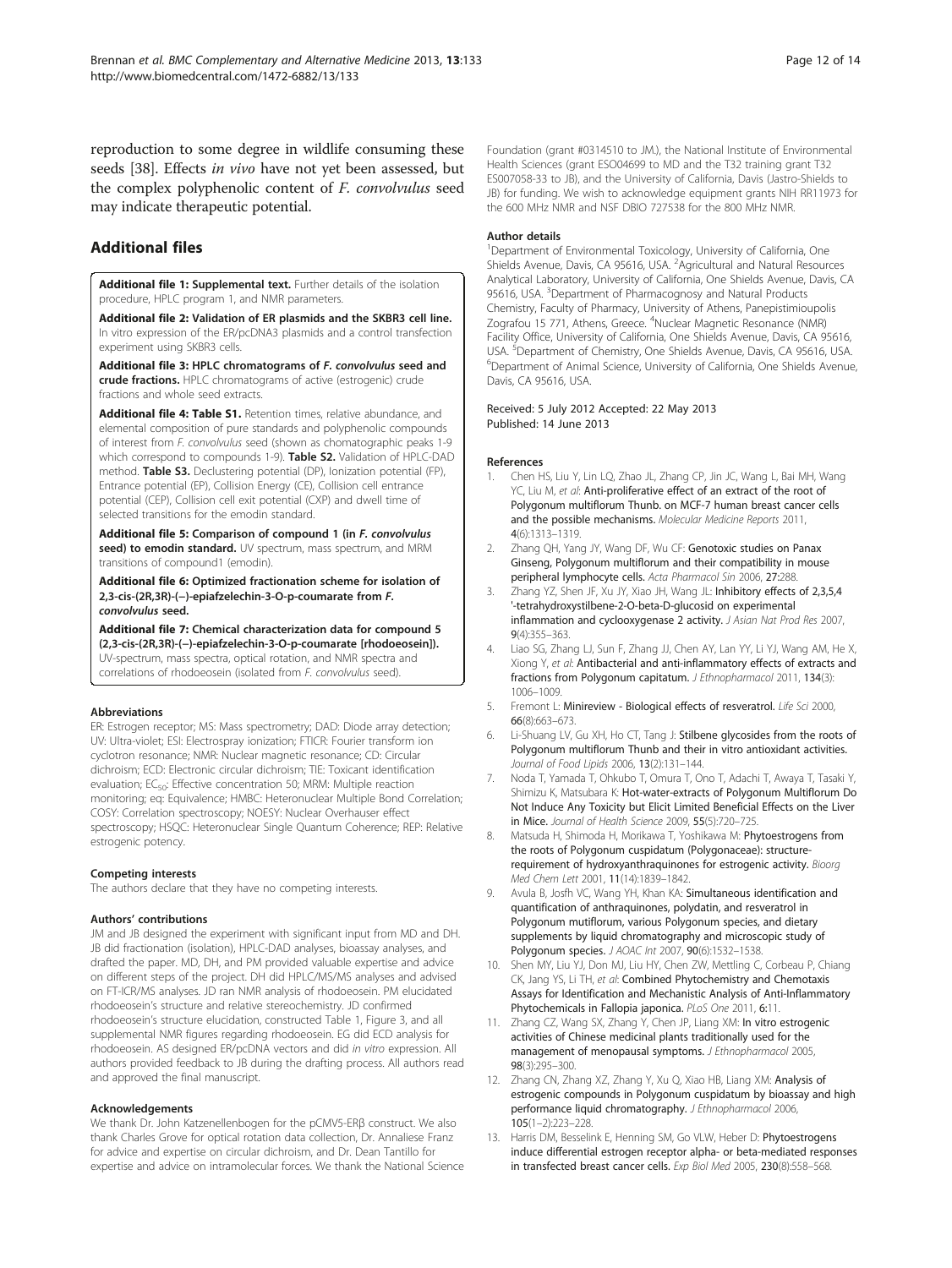- <span id="page-12-0"></span>14. Adlercreutz H: Phyto-oestrogens and cancer. Lancet Oncol 2002, 3(6):364–373.
- 15. Covaleda AMS, Van den Berg H, Vervoort J, Van der Saag P, Strom A, Gustafsson JA, Rietjens I, Murk AJ: Influence of cellular ER alpha/ER beta ratio on the ER alpha-agonist induced proliferation of human T47D breast cancer cells. Toxicol Sci 2008, 105(2):303–311.
- 16. Sotoca AM, Ratman D, van der Saag P, Strom A, Gustafsson JA, Vervoort J, Rietjens I, Murk AJ: Phytoestrogen-mediated inhibition of proliferation of the human T47D breast cancer cells depends on the ER alpha/ER beta ratio. J Steroid Biochem Mol Biol 2008, 112(4–5):171–178.
- 17. Williams C, Edvardsson K, Lewandowski SA, Strom A, Gustafsson JA: A genome-wide study of the repressive effects of estrogen receptor beta on estrogen receptor alpha signaling in breast cancer cells. Oncogene 2008, 27(7):1019–1032.
- 18. Klein H: black bindweed Fallopia convolvulus (Linnaeus) A. Love or Polygonum convolvulus. Alaska, USA: University of Alaska, Anchorage; 2011:1–3.
- 19. Zhang CF, Chen J, Zhao LQ, Zhang D, Zhang MA, Wang ZT: Three new flavonoids from the active extract of Fallopia convolvulus. J Asian Nat Prod Res 2011, 13(2):136–142.
- 20. USDA, ARS, National Genetic Resources Program: Fallopia convolvulus (L.). Germplasm Resources Information Network (GRIN). Beltsville, Maryland: National Germplasm Resources Laboratory; 2011. [http://www.ars-grin.gov/](http://www.ars-grin.gov/cgi-bin/npgs/html/taxon.pl?40459) [cgi-bin/npgs/html/taxon.pl?40459](http://www.ars-grin.gov/cgi-bin/npgs/html/taxon.pl?40459). Web. 6 2 2013.
- 21. Helbaek H: Prehistoric food plants and weeds in Denmark. A survey of archaeobotanical research 1923–1954. Danmarks Geol Undersogelse 2 Raekke 1954, 80:250–261.
- 22. Behre KE: Collected seeds and fruits from herbs as prehistoric food. Vegetation History and Archaeobotany 2008, 17(1):65–73.
- 23. Arroo RRJ, Androutsopoulos V, Beresford K, Ruparelia K, Surichan S, Wilsher N, Potter GA: Phytoestrogens as natural prodrugs in cancer prevention: dietary flavonoids. Phytochemistry Reviews 2009, 8(2):375-386.
- 24. Fan PH, Marston A, Hay AE, Hostettmann K: Rapid separation of three glucosylated resveratrol analogues from the invasive plant Polygonum cuspidatum by high-speed countercurrent chromatography. J Sep Sci 2009, 32(17):2979–2984.
- 25. Pickford R, Miguens-Rodriguez M, Afzaal S, Speir P, Pergantis SA, Thomas-Oates JE: Application of the high mass accuracy capabilities of FT-ICR-MS and Q-ToF-MS to the characterisation of arsenic compounds in complex biological matrices. Journal of Analytical Atomic Spectrometry 2002, 17(3): 173–176.
- 26. Yao S, Li Y, Kong LY: Preparative isolation and purification of chemical constituents from the root of Polygonum multiflorum by high-speed counter-current chromatography. J Chromatogr A 2006, 1115(1-2):64-71.
- 27. Xu ML, Zheng MS, Lee YK, Moon DC, Lee CS, Woo MH, Jeong BS, Lee ES, Jahng Y, Chang HW, et al: A new stilbene glucoside from the roots of Polygonum multiflorum Thunb. Arch Pharm Res 2006, 29(11):946–951.
- 28. Kwit M, Rozwadowska MD, Gawronski J, Grajewska A: Density Functional Theory Calculations of the Optical Rotation and Electronic Circular Dichroism: The Absolute Configuration of the Highly Flexible trans-Isocytoxazone Revised. J Org Chem 2009, 74(21):8051–8063.
- 29. Zhang CN, Wang XM, Zhang XZ, Zhang Y, Xiao HB, Liang XM: Bioassayguided Separation of Citreorosein and Other Oestrogenic Compounds From Polygonum cuspidatum. Phytother Res 2009, 23(5):740–741.
- 30. Shan B, Cai YZ, Brooks JD, Corke H: Antibacterial properties of Polygonum cuspidatum roots and their major bioactive constituents. Food Chem 2008, 109(3):530–537.
- 31. Lin HW, Sun MX, Wang YH, Yang LM, Yang YR, Huang N, Xuan LJ, Xu YM, Bai DL, Zheng YT, et al: Anti-HIV Activities of the Compounds Isolated from Polygonum cuspidatum and Polygonum multiflorum. Planta Med 2010, 76(9):889–892.
- 32. Rogers JM, Denison MS: Recombinant cell bioassays for endocrine disruptors: Development of a stably transfected human ovarian cell line for the detection of estrogenic and anti-estrogenic chemicals. In Vitro & Molecular Toxicology-a Journal of Basic and Applied Research 2000, 13(1):67–82.
- 33. Soshilov A, Denison MS: Role of the Per/Arnt/Sim Domains in Liganddependent Transformation of the Aryl Hydrocarbon Receptor. J Biol Chem 2008, 283(47):32995–33005.
- 34. Baston DS, Denison MS: Considerations for potency equivalent calculations in the Ah receptor-based CALUX bioassay: Normalization of superinduction results for improved sample potency estimation. Talanta 2011, 83(5):1415–1421.
- 35. Bradford MM: Rapid and sensitive method for quantitation of microgram quantities of protein utilizing principle of protein-dye binding. Anal Biochem 1976, 72(1–2):248–254.
- 36. Seidel SD, Li V, Winter GM, Rogers WJ, Martinez EI, Denison MS: Ah receptor-based chemical screening bioassays: Application and limitations for the detection of Ah receptor agonists. Toxicol Sci 2000, 55(1):107–115.
- 37. Natarajan K, Overstreet JW, Rogers JM, Denison MJ, Chen JG, Lohstroh PN, McConnell DS, Lasley BL: Detection of xenoestrogens in serum after immunoprecipitation of endogenous steroidal estrogens. Environ Health Perspect 2002, 110(8):791–795.
- 38. Rochester JR, Klasing KC, Stevenson L, Denison MS, Berry W, Millam JR: Dietary red clover (Trifolium pratense) induces oviduct growth and decreases ovary and testes growth in Japanese quail chicks. Reprod Toxicol 2009, 27(1):63–71.
- 39. Kang SC, Lee CM, Choi H, Lee JH, Oh JS, Kwak JH, Zee OP: Evaluation of oriental medicinal herbs for estrogenic and antiproliferative activities. Phytother Res 2006, 20(11):1017-1019.
- 40. Klein KO, Janfaza M, Wong JA, Chang RJ: Estrogen bioactivity in fo-ti and other herbs used for their estrogen-like effects as determined by a recombinant cell bioassay. J Clin Endocrinol Metab 2003, 88(9):4077–4079.
- 41. Slade D, Ferreira D, Marais JPJ: Circular dichroism, a powerful tool for the assessment of absolute configuration of flavonoids. Phytochemistry 2005, 66(18):2177–2215.
- 42. Kofink M, Papagiannopoulos M, Galensa R: Enantioseparation of catechin and epicatechin in plant food by chiral capillary electrophoresis. European Food Research and Technology 2007, 225(3–4):569–577.
- 43. Kpegba K, Agbonon A, Petrovic AG, Amouzou E, Gbeassor M, Proni G, Nesnas N: Epiafzelechin from the Root Bark of Cassia sieberiana: Detection by DART Mass Spectrometry, Spectroscopic Characterization, and Antioxidant Properties. J Nat Prod 2011, 74(3):455–459.
- 44. Korver O, Wilkins CK: Circular dichroism spectra of flavanols. Tetrahedron 1971, 27(22):5459.
- 45. Xie DY, Sharma SB, Paiva NL, Ferreira D, Dixon RA: Role of anthocyanidin reductase, encoded by BANYULS in plant flavonoid biosynthesis. Science 2003, 299(5605):396–399.
- 46. van Rensburg H, Steynberg PJ, Burger JFW, van Heerden PS, Ferreira D: Circular dichroic properties of flavan-3-ols. Journal of Chemical Research-S 1999, 7:450–451.
- 47. Couse JF, Korach KS: Estrogen receptor null mice: What have we learned and where will they lead us? Endocr Rev 1999, 20(3):358–417.
- 48. Strom A, Hartman J, Foster JS, Kietz S, Wimalasena J, Gustafsson JA: Estrogen receptor beta inhibits 17 beta-estradiol-stimulated proliferation of the breast cancer cell line T47D. Proc Natl Acad Sci U S A 2004, 101(6): 1566–1571.
- 49. Helguero LA, Faulds MH, Gustafsson JA, Haldosen LA: Estrogen receptors alfa (ER alpha) and beta (ER beta) differentially regulate proliferation and apoptosis of the normal murine mammary epithelial cell line HC11. Oncogene 2005, 24(44):6605–6616.
- 50. Harris HA: Estrogen receptor-beta: Recent lessons from in vivo studies. Mol Endocrinol 2007, 21(1):1–13.
- 51. Adlercreutz H: Lignans and human health. Crit Rev Clin Lab Sci 2007, 44(5–6):483–525.
- 52. Hartman J, Strom A, Gustafsson JA: Estrogen receptor beta in breast cancer-Diagnostic and therapeutic implications. Steroids 2009, 74(8):635–641.
- 53. Aron PM, Kennedy JA: Flavan-3-ols: Nature, occurrence and biological activity. Mol Nutr Food Res 2008, 52(1):79–104.
- 54. Le Bail JC, Varnat F, Nicolas JC, Habrioux G: Estrogenic and antiproliferative activities on MCF-7 human breast cancer cells by flavonoids. Cancer Lett 1998, 130(1–2):209–216.
- 55. Zand RSR, Jenkins DJA, Diamandis EP: Steroid hormone activity of flavonoids and related compounds. Breast Cancer Res Treat 2000, 62(1):35–49.
- 56. Fang H, Tong WD, Shi LM, Blair R, Perkins R, Branham W, Hass BS, Xie Q, Dial SL, Moland CL, et al: Structure-activity relationships for a large diverse set of natural, synthetic, and environmental estrogens. Chem Res Toxicol 2001, 14(3):280–294.
- 57. Gambino YP, Maymo JL, Perez AP, Calvo JC, Sanchez-Margalet V, Varone CL: Elsevier Trophoblast Research Award Lecture: Molecular mechanisms underlying estrogen functions in trophoblastic cells - Focus on leptin expression. Placenta 2012, 33:S63–S70.